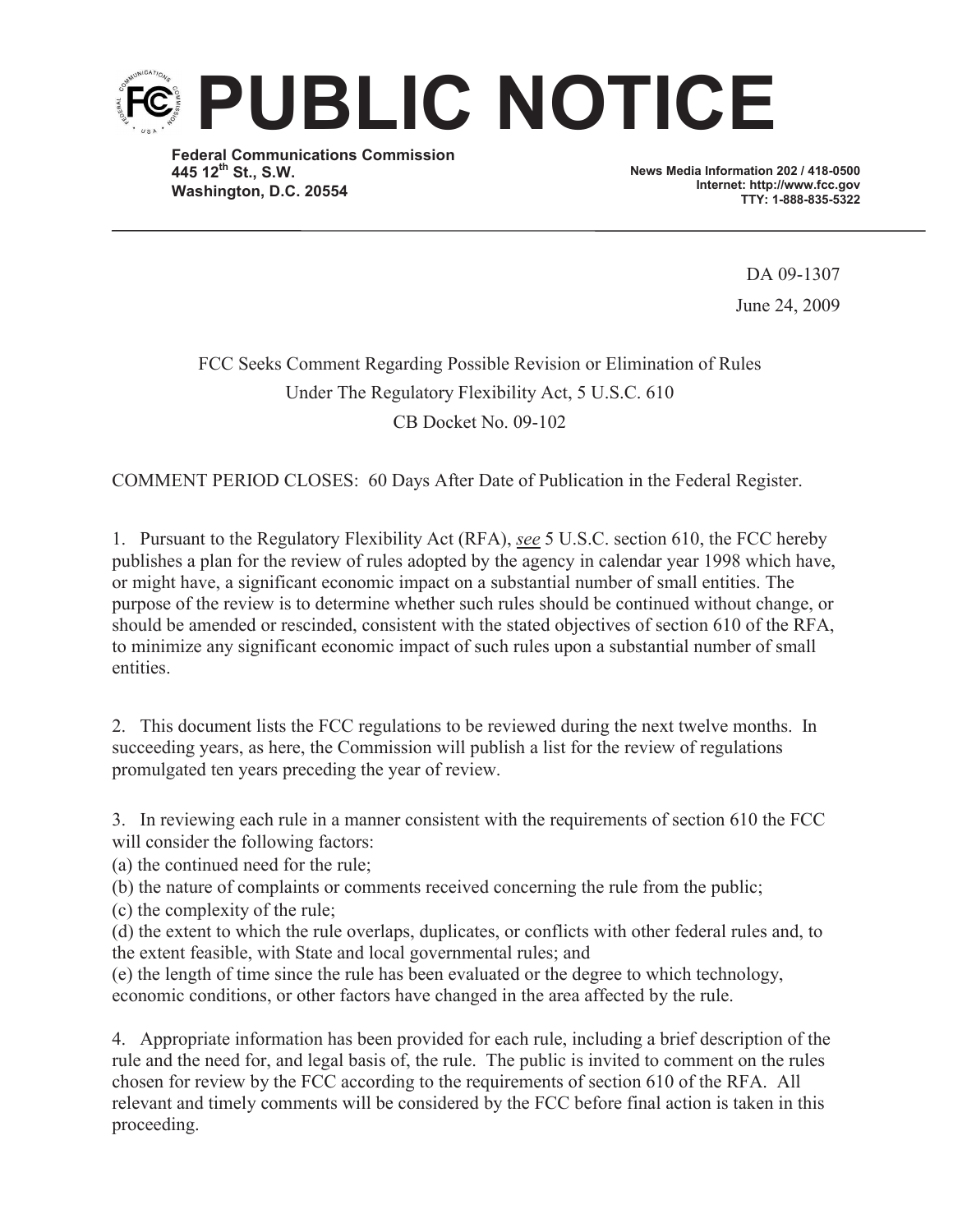Comments may be filed using the Commission's Electronic Comment Filing System ("ECFS") or by filing paper copies. Comments filed through the ECFS may be sent as an electronic file via the Internet to http://www.fcc.gov/cgb/ecfs/. Generally, only one copy of an electronic submission must be filed. In completing the transmittal screen, commenters should include their full name, U.S. Postal Service mailing address, and the applicable docket or rulemaking number.

Parties may also submit an electronic comment by Internet e-mail. To obtain filing instructions for e-mail comments, commenters should send an e-mail to ecfs@fcc.gov, and should include the following words in the body of the message: "get form." A sample form and directions will be sent in reply. Parties who choose to file by paper must file an original and four copies of each filing.

Filings can be sent by hand or messenger delivery, by commercial overnight courier, or by firstclass or overnight U.S. Postal Service mail. The Commission's contractor, Natek, Inc., will receive hand-delivered or messenger-delivered paper filings for the Commission's Secretary at 236 Massachusetts Avenue, N.E., Suite 110, Washington, D.C. 20002.

The filing hours at this location are 8:00 a.m. to 7:00 p.m.

- · All hand deliveries must be held together with rubber bands or fasteners.
- · Any envelopes must be disposed of before entering the building.
- Commercial overnight mail (other than U.S. Postal Service Express Mail and Priority Mail) must be sent to 9300 East Hampton Drive, Capitol Heights, MD 20743.
- · U.S. Postal Service first-class mail, Express Mail, and Priority Mail should be addressed to 445 12th Street, SW, Washington, D.C. 20554.
- All filings must be addressed to the Commission's Secretary, Office of the Secretary, Federal Communications Commission.

Comments in this proceeding will be available for public inspection and copying during regular business hours at the FCC Reference Information Center, Portals II, 445 12th Street, SW, Room CY-A257, Washington, DC, 20554. They may also be purchased from the Commission's duplicating contractor, Best Copy and Printing, Inc., 445 12th Street, SW, Room CY-B402, Washington, DC, 20554, telephone 202-488-5300 or 800-378-3160, facsimile 202-488-5563, or via e-mail at  $\frac{\text{fcc}(a)$  beniweb.com. To request materials in accessible formats for people with disabilities (Braille, large print, electronic files, audio format), send an email to fcc504@fcc.gov or call the Consumer & Governmental Affairs Bureau at 202-418-0530 (voice), 202-418-0432 (TTY).

For additional information on the requirements of the RFA, the public may contact Eric Malinen, Attorney Advisor, Office of Communications Business Opportunities, 202-418-0990 or visit www.fcc.gov/ocbo.

### FEDERAL COMMUNICATIONS COMMISSION.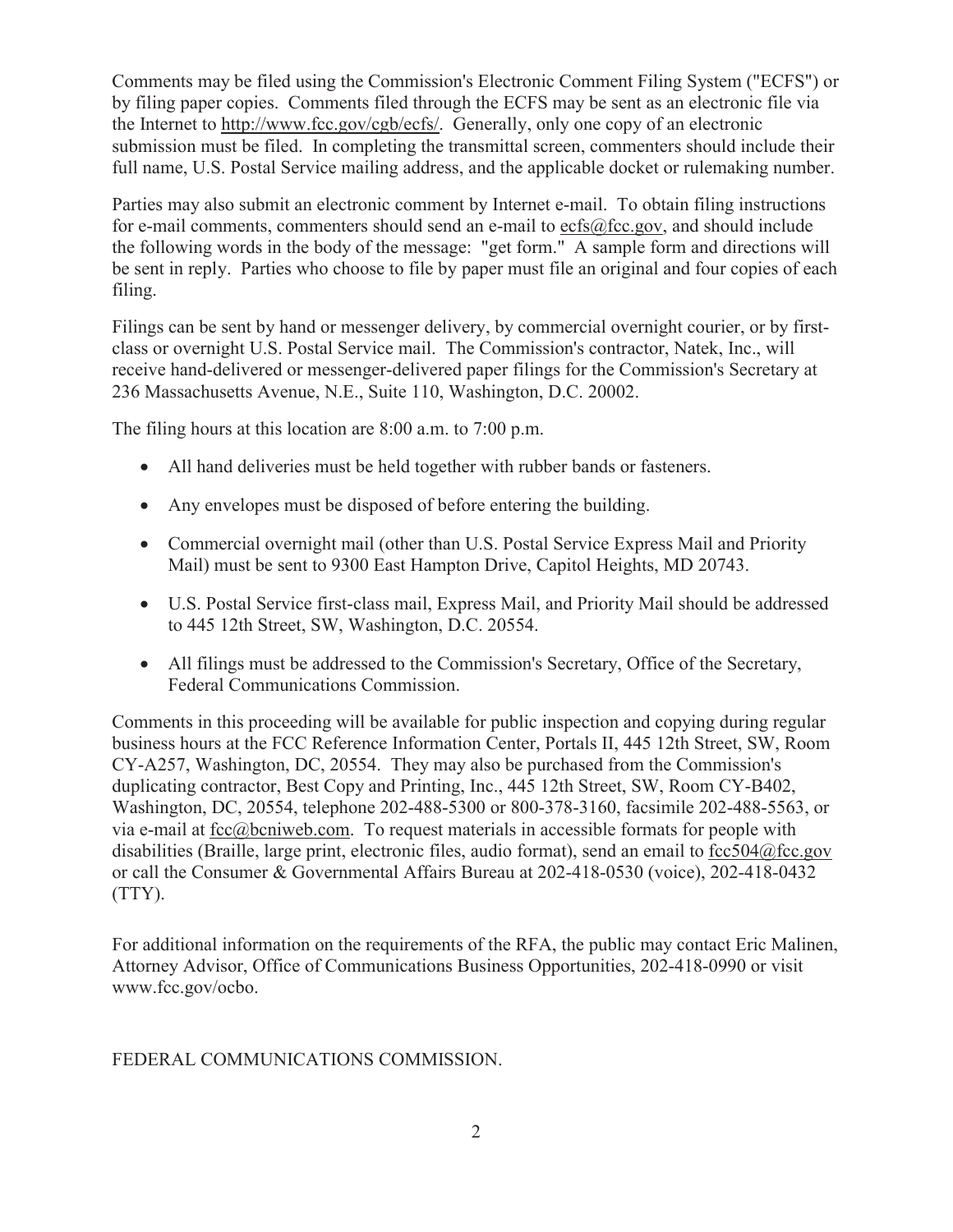### **APPENDIX**

List of rules for review pursuant to the Regulatory Flexibility Act of 1980, 5 U.S.C. 610, for the ten-year period beginning in the year 1998 and ending in the year 2008. All listed rules are in Title 47 of the Code of Federal Regulations.

## **PART 1—PRACTICE AND PROCEDURE**

## **SUBPART F—WIRELESS RADIO SERVICES APPLICATIONS AND PROCEEDINGS**

**Brief Description:** Part 1 contains rules pertaining to Commission practices and procedures. Subpart F sets forth the rules governing the authorization and licensing of Wireless Radio Services.

**Need:** These rules are needed to set forth the general application process and licensing rules for the Wireless Radio Services, including requirements concerning specific forms, electronic filing, application content, ownership information, waivers, and public notice.

**Legal Basis:** 47 U.S.C. 154, 161, 303 and 332.

| 1.901 | Basis and purpose.                                                                   |
|-------|--------------------------------------------------------------------------------------|
| 1.902 | Scope.                                                                               |
| 1.903 | Authorization required.                                                              |
| 1.907 | Definitions.                                                                         |
| 1.911 | Station files.                                                                       |
| 1.913 | Application and notification forms; electronic and manual filing.                    |
| 1.915 | General application requirements.                                                    |
| 1.917 | Who may sign applications.                                                           |
| 1.919 | Ownership information.                                                               |
| 1.923 | Content of applications.                                                             |
| 1.924 | Quiet zones.                                                                         |
| 1.925 | Waivers.                                                                             |
| 1.926 | Application processing; initial procedures.                                          |
| 1.927 | Amendment of applications.                                                           |
| 1.929 | Classification of filings as major or minor.                                         |
| 1.931 | Application for special temporary authority.                                         |
| 1.933 | Public notices.                                                                      |
| 1.934 | Defective applications and dismissal.                                                |
| 1.935 | Agreements to dismiss applications, amendments or pleadings.                         |
| 1.937 | Repetitious or conflicting applications.                                             |
| 1.939 | Petitions to deny.                                                                   |
| 1.945 | License grants.                                                                      |
| 1.946 | Construction and coverage requirements.                                              |
| 1.947 | Modification of licenses.                                                            |
| 1.948 | Assignment of authorization or transfer of control, notification of<br>consummation. |
| 1.949 | Application for renewal of license.                                                  |
| 1.951 | Duty to respond to official communications.                                          |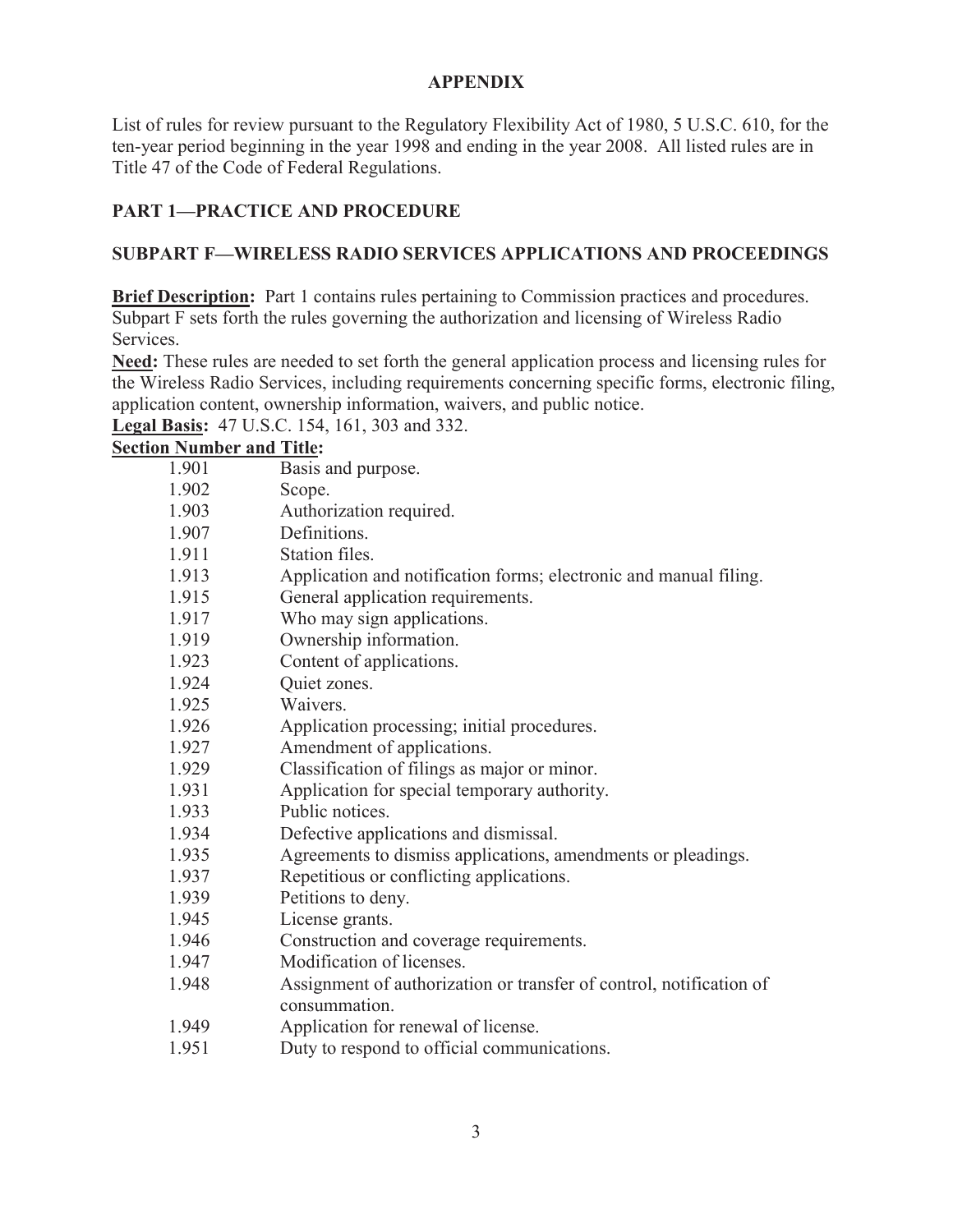- 1.955 Termination of authorizations.
- 1.956 Settlement conferences.
- 1.957 Procedure with respect to amateur radio operator license.
- 1.981 Reports, annual and semiannual.

### **SUBPART Q—COMPETITIVE BIDDING PROCEEDINGS**

**Brief Description:** The Part 1 rules state the general rules of practice and procedure before the Federal Communications Commission. Subpart Q sets forth the provisions implementing Section 309(j) of the Communications Act of 1934, as amended, authorizing the Commission to employ competitive bidding procedures to resolve mutually exclusive applications for certain initial licenses.

**Need:** These rules are needed to implement the Commission's competitive bidding authority under Section 309(j) of the Communications Act of 1934, as amended. **Legal Basis**: 47 U.S.C. 154, 303, and 309(j).

**Section Number and Title**:

| 1.2102 | Eligibility of applications for competitive bidding.                        |
|--------|-----------------------------------------------------------------------------|
| 1.2103 | Competitive bidding design options.                                         |
| 1.2105 | Bidding application and certification procedures; prohibition of collusion. |
| 1.2107 | Submission of down payment and filing of long-form applications.            |
| 1.2111 | Assignment or transfer of control; unjust enrichment.                       |

### **PART 2—FREQUENCY ALLOCATIONS AND RADIO TREATY MATTERS; GENERAL RULES AND REGULATIONS**

### **SUBPART I—MARKETING OF RADIOFREQUENCY DEVICES**

**Brief Description:** The rules in part 2, subpart I, define radiofrequency devices and specify the requirements for marketing of such devices.

**Need:** These rules provide exemption for certain transmitters and amplifiers as required by the Act or are under close control of the licensed user. The rules allow marketing and operation of Radio frequency devices under specific conditions prior to approval of the radio frequency device. The rules are needed to allow manufacturers to evaluate, test and demonstrate the device for product suitability.

**Legal Basis:** 47 U.S.C. 154, 302a, 303, and 336.

#### **Section Number and Title:**

2.803 Marketing of radio frequency devices prior to equipment authorization.

### **SUBPART J—EQUIPMENT AUTHORIZATION PROCEDURES**

**Brief Description:** These rules specify conditions associated with grant of equipment authorization under the Commission's rules.

**Need:** The rules provide procedures and conditions under which grants can be dismissed, limited and revoked. The rules also specify measurement procedures to be applied generally for radiofrequency devices. The rules are needed to ensure devices are properly authorized and are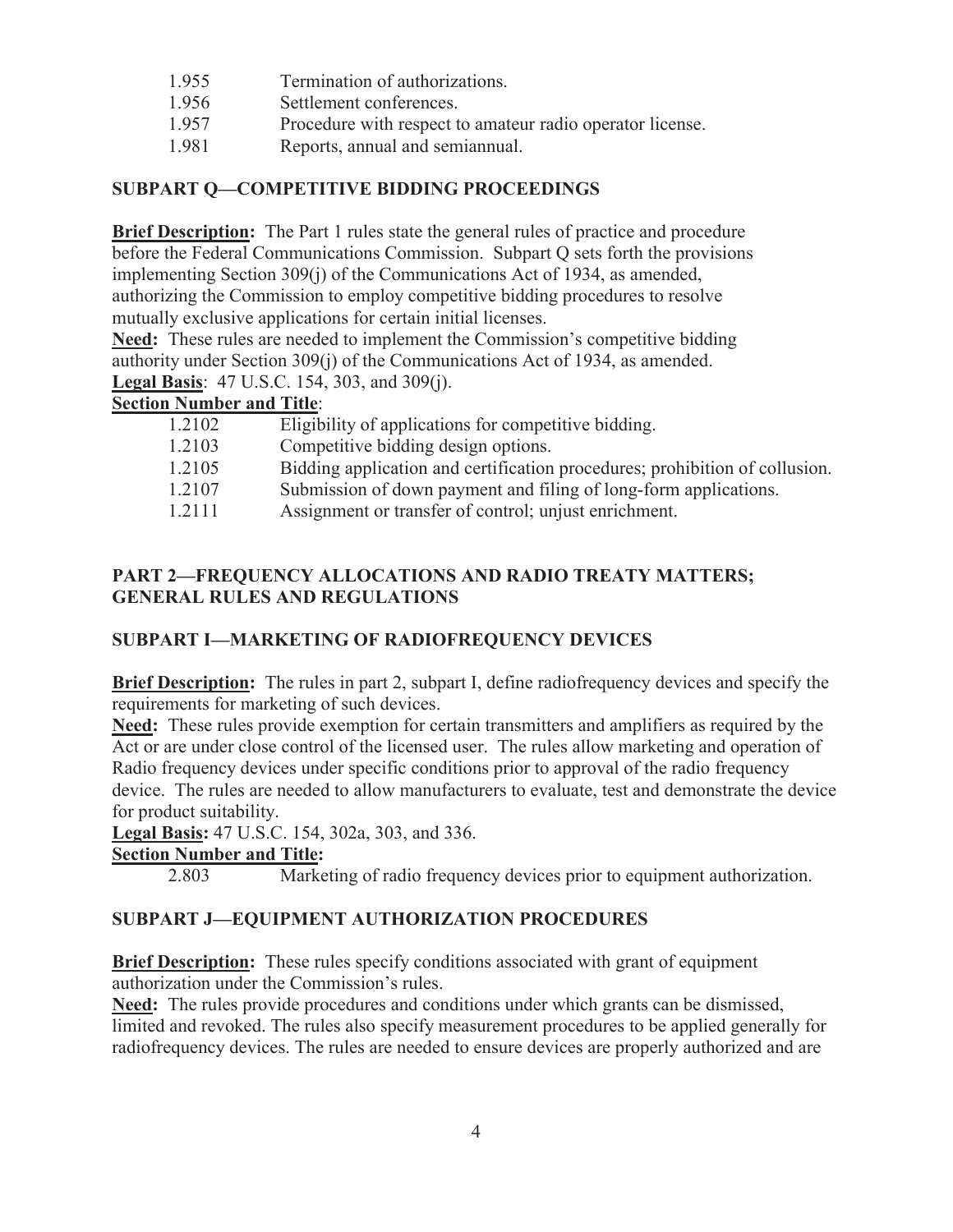operating in accordance with FCC rules to prevent interference. **Legal Basis:** 47 U.S.C. 154, 302a, 303, and 336.

## **Section Number and Title:**

| Basis and purpose.                                                        |
|---------------------------------------------------------------------------|
| Marketing of electrically identical equipment having multiple trade names |
| and models or type numbers under the same FCC identifier.                 |
| Responsibility of the grantee.                                            |
| Change in identification of equipment.                                    |
| Retention of records.                                                     |
| Submission of equipment for testing.                                      |
| Penalty for failure to provide test samples and data.                     |
| Measurement procedure.                                                    |
| Measurements required: RF power output.                                   |
| Measurements required: Modulation characteristics.                        |
| Measurements required: Occupied bandwidth.                                |
| Measurements required: Spurious emissions at antenna terminals.           |
| Measurements required: Field strength of spurious radiation.              |
| Frequency spectrum to be investigated.                                    |
|                                                                           |

## **PART 11—EMERGENCY ALERT SYSTEM (EAS)**

## **SUBPART D—EMERGENCY OPERATIONS**

### **SUBPART E—TESTS**

**Brief Description:** These rules state certain technical and operational procedures for Emergency Alert System (EAS) Participants.

**Need:** The identified rules, which govern EAS tests as well as how an EAS Participant should respond to the receipt of an Emergency Action Notification, are necessary to ensure the proper functioning of the Emergency Alert System. The EAS may be used to provide the heads of state and local governments, or their designated representatives, with a means to communicate emergency information with the public.

**Legal Basis:** Sections 1, 4(i) and (o), 303(r), 624(g) and 706 of the Communications Act of 1934, as amended, 47 U.S.C. 151, 154(i) and (o), 303(r), 544(g) and 606.

### **Section Number and Title:**

- 11.54(b) EAS operation during a National Level emergency. [Subpart D]
- 11.61 Tests of EAS procedures. [Subpart E]

## **PART 13—COMMERCIAL RADIO OPERATORS**

**Brief Description:** The Part 13 rules prescribe the manner and conditions under which commercial radio operators are licensed by the Commission.

**Need:** These rules provide conditional temporary operating authority during which a person who has passed the necessary examination(s) can operate while an application is pending before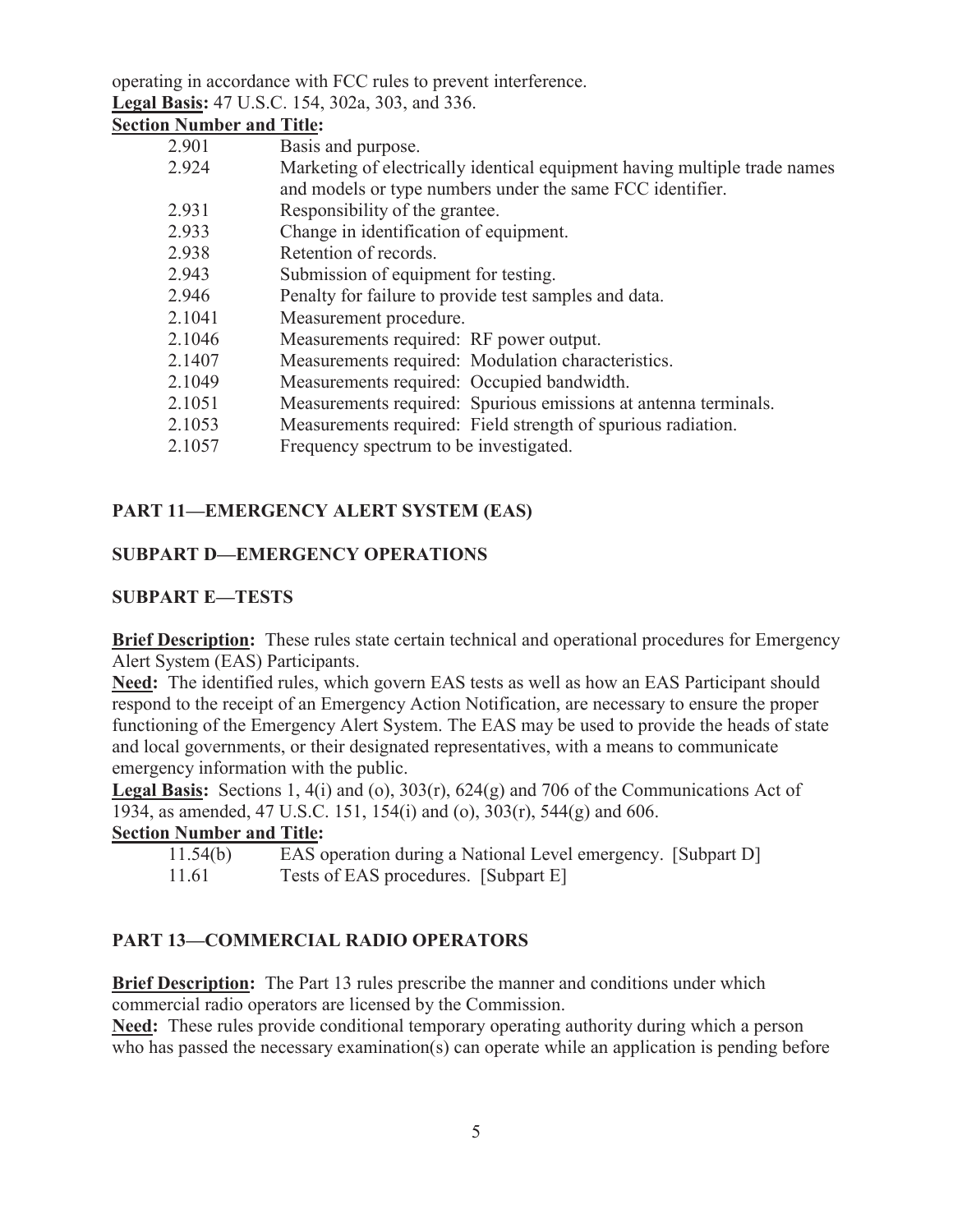the Commission.

**Legal Basis:** 47 U.S.C. 154 and 303, and applicable treaties and agreements to which the United States is a party.

## **Section Number and Title:**

| 13.9(e)  | Eligibility and application for new license or endorsement.              |
|----------|--------------------------------------------------------------------------|
| 13.13(d) | Application for a renewed or modified license.                           |
|          | [Note: Currently effective $13.9(e)$ was adopted in 1998 as $13.9(d)$ .] |

## **PART 15—RADIO FREQUENCY DEVICES**

### **SUBPART A—GENERAL**

**Brief Description:** These rules specify the regulations under which certain radio frequency equipment may be operated without an individual license.

**Need:** These rules provide technical specifications, administrative requirements and other conditions relating to the marketing and operations of Part 15 devices.

**Legal Basis:** 47 U.S.C. 154, 302a, 303, 304, 307, 336, and 544a.

## **Section Number and Title:**

- 15.17 Susceptibility to interference.
- 15.25 Kits.
- 15.33 Frequency range of radiated measurements.

## **SUBPART C—INTENTIONAL RADIATORS**

**Brief Description:** These rules specify the regulations under which certain radio frequency equipment may be operated without an individual license.

**Need:** These rules provide technical specifications, administrative requirements and other conditions relating to the marketing and operations of Part 15 devices.

**Legal Basis:** 47 U.S.C. 154, 302a, 303, 304, 307, 336, and 544a.

#### **Section Number and Title:**

15.253 Operation within the bands 46.7-46.9 GHz and 76.0-77.0 GHz.

## **PART 18—INDUSTRIAL, SCIENTIFIC, AND MEDICAL EQUIPMENT**

### **SUBPART B—APPLICATIONS AND AUTHORIZATIONS**

**Brief Description:** These rules specify the technical standards and other requirements for certain equipment or appliances that generate and use local radiofrequency energy for industrial, scientific, medical purposes, excluding telecommunications applications, to be marketed and operated within the United States.

**Need:** These rules are needed to regulate industrial, scientific and medical (ISM) equipment that emits electromagnetic energy on frequencies within the radiofrequency spectrum in order to prevent harmful interference to authorized radio communications services. **Legal Basis:** 47 U.S.C. 4, 301, 302, 303, 304, 307.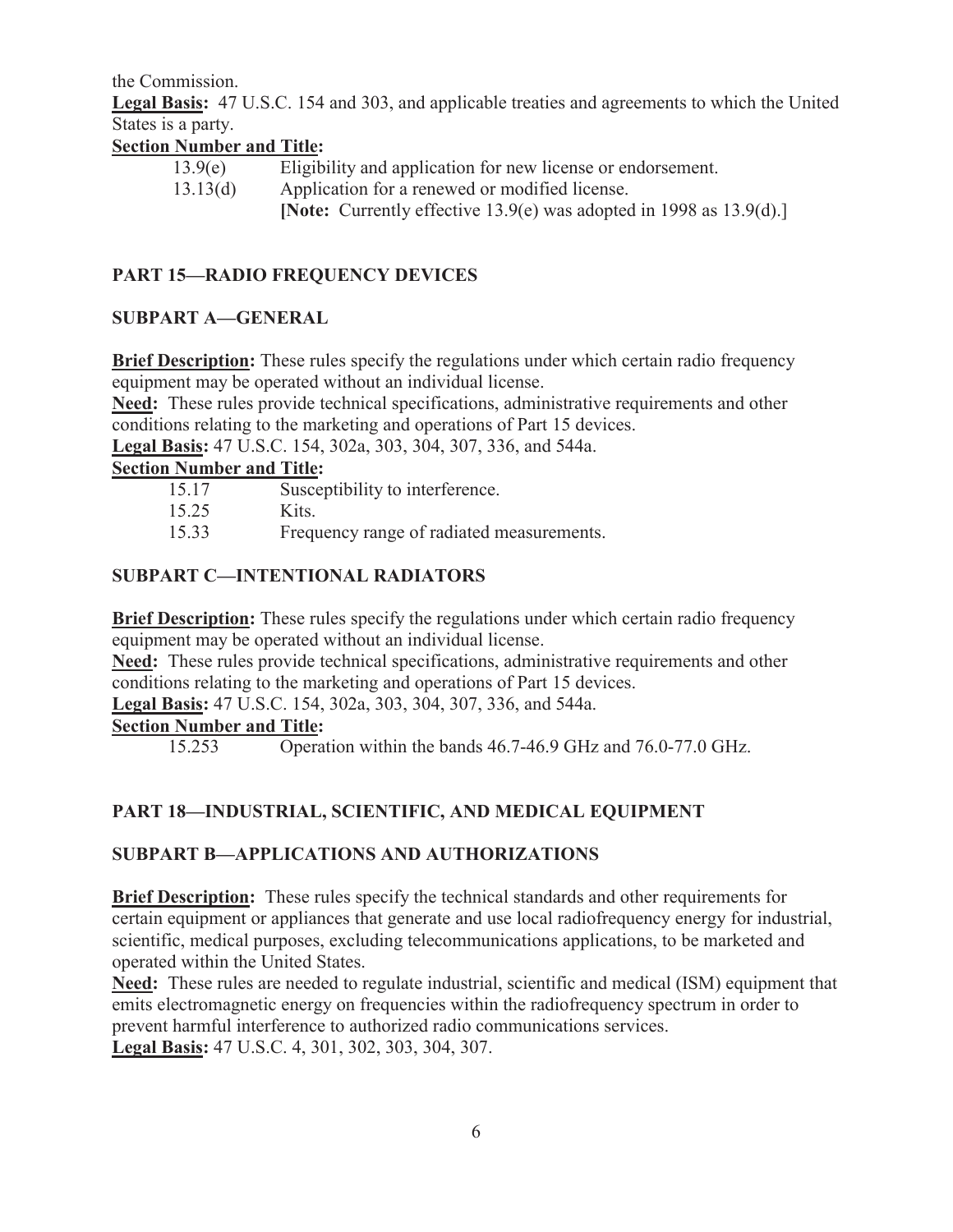#### **Section Number and Title:**

| 18.203 | Equipment authorization.                |
|--------|-----------------------------------------|
| 18.207 | Technical report.                       |
| 18.209 | Identification of authorized equipment. |
| 18.211 | Multiple listing of equipment.          |
| 18.212 | Compliance information.                 |

### **PART 20—COMMERCIAL MOBILE RADIO SERVICES**

**Brief Description:** These rules set forth the requirements and conditions applicable to commercial mobile radio service providers as they pertain to the transmission of wireless 911 calls to Public Safety Answering Points (PSAP).

**Need:** The identified rules require the provision of automatic numbering information and automatic location information and are intended to ensure that PSAPs receive adequate information in order to respond to 911 emergencies.

**Legal Basis:** Sections 4, 251–2, 303, and 332, 48 Stat. 1066, 1062, as amended; 47 U.S.C. 154, 251–4, 303, and 332.

### **Section Number and Title:**

| 20.3  | Definitions.                                 |
|-------|----------------------------------------------|
| 20.18 | 911 Service. [Excluding 47 C.F.R. 20.18(h).] |

## **PART 22—PUBLIC MOBILE SERVICES**

## **SUBPART H—CELLULAR RADIOTELEPHONE SERVICE**

**Brief Description:** The Part 22 rules state the conditions under which radio stations may be licensed and used in the Paging and Rural, Air-Ground, Cellular and Offshore Radiotelephone Services. Subpart H sets forth rules governing the licensing and operation of cellular radiotelephone systems.

**Need:** This rule informs the public about the notification and filing requirements when a licensee makes minor modifications that result in a change to the station's cellular geographical service area (CGSA) or involve a contract service area boundary (SAB) extension. **Legal Basis:** 47 U.S.C. 154, 310, 302, 303, 309 and 332.

## **Section Number and Title:**

22.953(c) Content and form of applications.

### **PART 24—PERSONAL COMMUNICATIONS SERVICES**

### **SUBPART I—INTERIM APPLICATION, LICENSING AND PROCESSING RULES FOR BROADBAND PCS**

**Brief Description:** The Part 24 rules set forth the conditions under which portions of the radio spectrum are made available and licensed for personal communications services (PCS). Subpart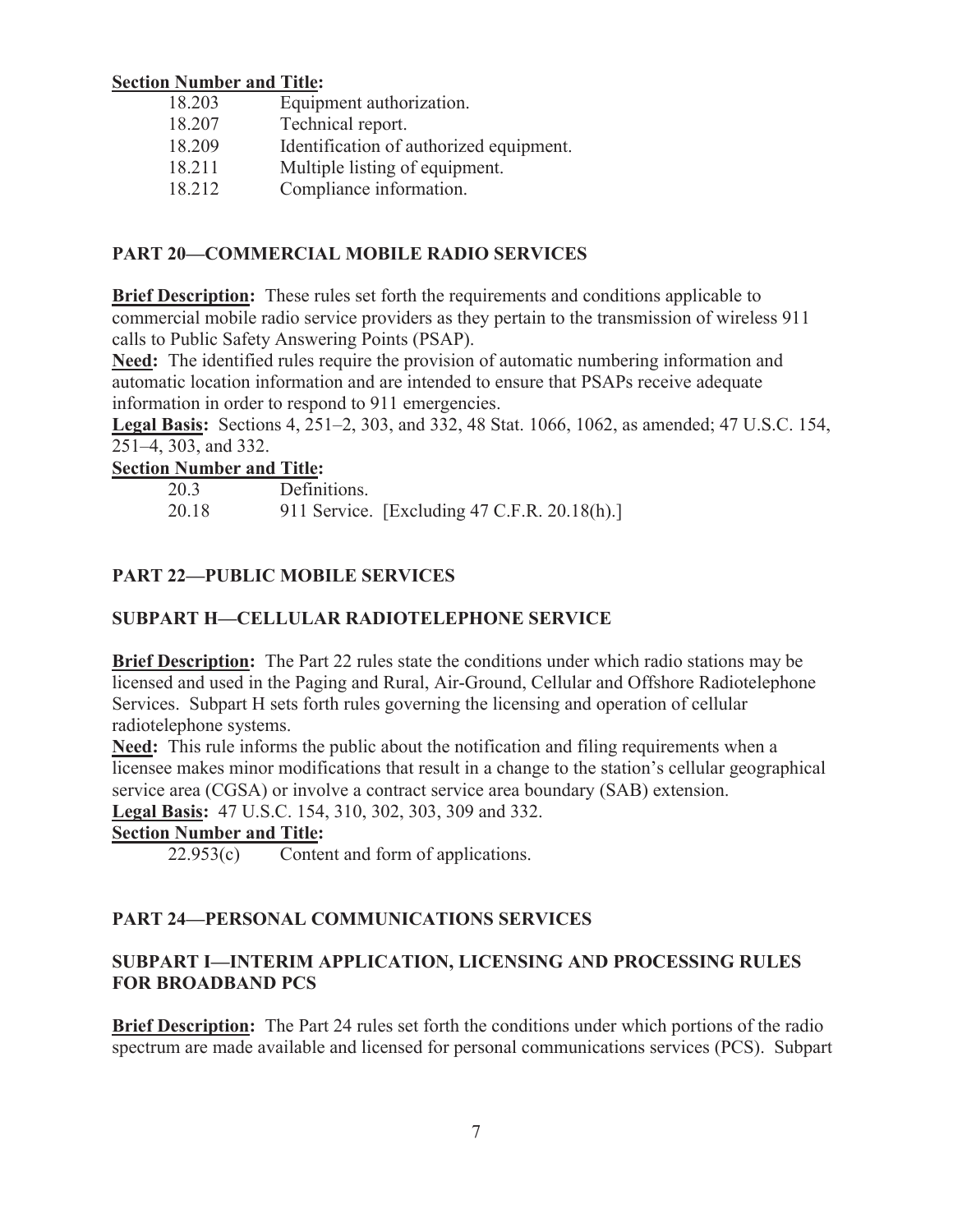I sets forth rules governing the submission of applications for broadband PCS licenses. **Need:** These rules establish restrictions on assignments and transfers of control of licenses for frequency blocks C and F.

**Legal Basis:** 47 U.S.C. 154, 301, 303, 308, 309 and 332.

**Section Number and Title:** 

 $24.839(a)(1)$  and  $(2)$  Transfer of control or assignment of license.

## **PART 52—NUMBERING**

## **SUBPART C—NUMBER PORTABILITY**

**Brief Description:** Section 52.33 permits incumbent local exchange carriers to file tariffs with the Commission establishing a monthly number-portability charge, a number-portability queryservice charge, and a number-portability query/administration charge, to recover carrier specific costs directly related to providing long-term number portability. The rule also allows all interconnected VoIP providers and telecommunications carriers that are not incumbent local exchange carriers to recover such costs in any manner consistent with state and federal law and regulation.

**Need:** In implementing the statutory requirements for number portability and the promotion of local exchange competition, this rule permits telecommunications carriers to recover costs of providing long-term number portability in a competitively neutral manner, as required by section  $251(e)$ .

**Legal Basis:** 47 U.S.C. 251(b)(2), 251(d)(1), and 251(e)(2).

**Section Number and Title:** 

 $52.33(a)(1)-(2)$ , (b) Recovery of carrier-specific costs directly related to providing long-term number portability.

### **SUBPART D—TOLL FREE NUMBERS**

**Brief Description:** This rule provides that toll free numbers shall be made available to subscribers on a first-come, first-served basis, unless otherwise directed by the Commission. **Need:** The toll free number rules enable the Commission to ensure the efficient, fair, and orderly allocation of toll free numbers, as it is required to do under section 251(e) of the Communications Act, as amended. The Commission has determined that a first-come, firstserved reservation process ensures an orderly allocation of toll free numbers, avoids the need to resolve competing claims among subscribers to assignment of particular numbers, and avoids problems of accelerated number depletion and subscriber disputes about reservation priority.

**Legal Basis**: 47 U.S.C. 154(i), 154(j), 251(e). **Section Number and Title**:

52.111 Toll free number assignment.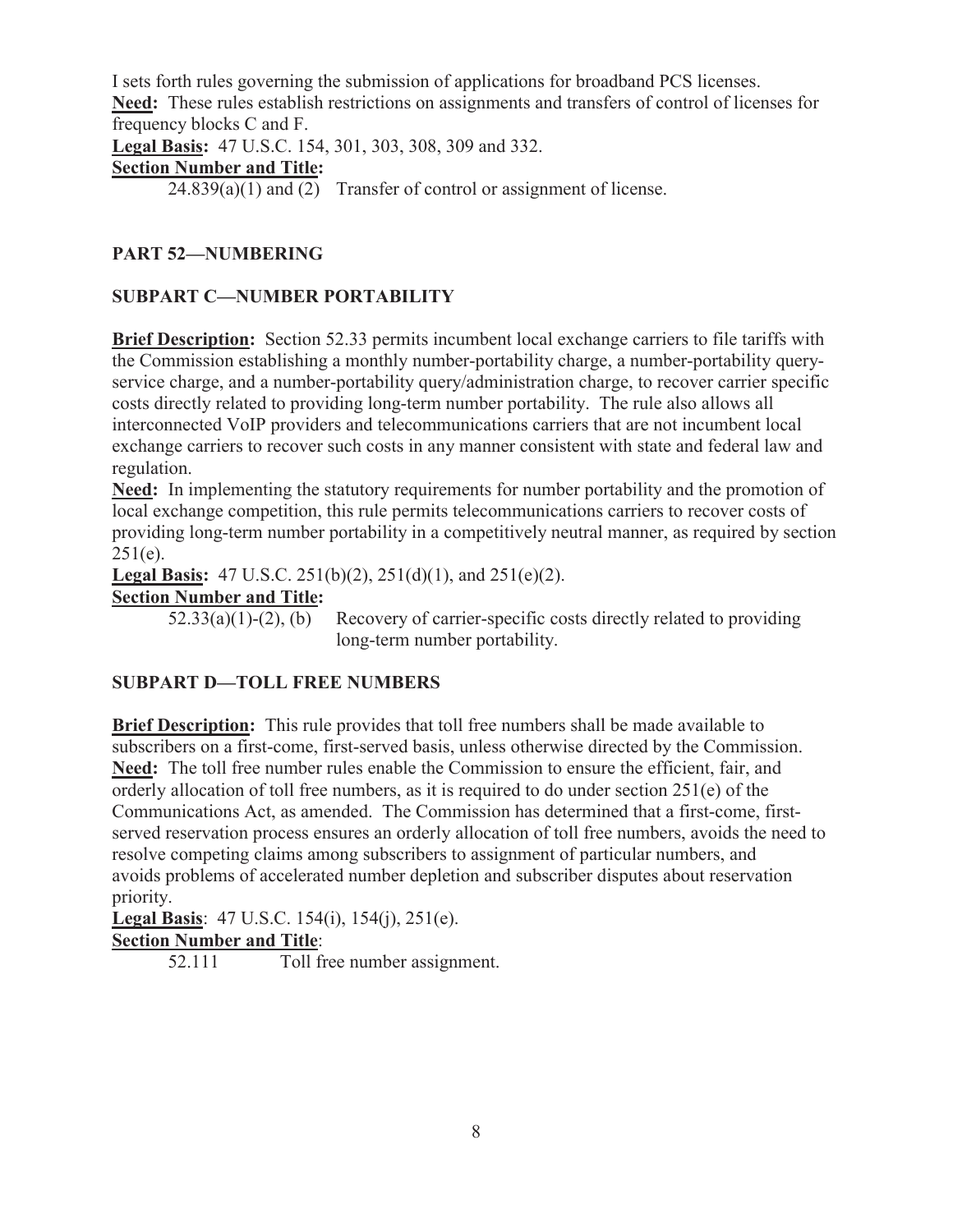### **PART 54—UNIVERSAL SERVICE**

#### **SUBPART A—GENERAL INFORMATION**

**Brief Description:** These rules provide general information regarding the Universal Service Fund, including various terms and definitions that are referenced throughout section 54 of the Commissions rules.

**Need:** In implementing statutory requirements for the Universal Service Fund, these rules provide necessary information regarding terms that may have different definitions outside the universal service context.

**Legal Basis**: 47 U.S.C. 254. **Section Number and Title**:

54.5 Terms and definitions.

#### **SUBPART B—SERVICES DESIGNATED FOR SUPPORT**

**Brief Description:** These rules specify the supported services for rural, insular and high-cost areas. These rules also specify the requirement to offer all designated services, as well as provide additional time for telecommunications carriers to complete network upgrades. **Need:** These rules ensure that rural, insular and high-cost areas receive support for the specified designated telecommunications services.

**Legal Basis**: 47 U.S.C. 254.

## **Section Number and Title**:

54.101 Supported services for rural, insular and high-cost areas.

### **SUBPART C—CARRIERS ELIGIBLE FOR UNIVERSAL SERVICE SUPPORT**

**Brief Description:** These rules specify the requirements for the designation of eligible telecommunications carriers. Congress has established that only those entities designated as eligible telecommunications carriers may receive support under the Universal Service support mechanism. These rules include the requirements regarding the relinquishment of designation as an eligible telecommunications carrier.

**Need:** These rules ensure that the designation process for eligible telecommunications carriers meets the statutory requirements for the Universal Service support mechanism.

**Legal Basis**: 47 U.S.C. 214(e)(2), 214(e)(4), 214(e)(6), 254(e).

## **Section Number and Title**:

54.201 Definition of eligible telecommunications carriers, generally.

#### **SUBPART D—UNIVERSAL SERVICE SUPPORT FOR HIGH-COST AREAS**

**Brief Description:** These rules specify the requirements for the high-cost support mechanism. These rules provide requirements for how high-cost support will be calculated and distributed to eligible telecommunications providers.

**Need:** In implementing statutory requirements for the high-cost program of the universal service support mechanism, these rules ensure that rates in rural, insular and high-cost areas, are "reasonably comparable" to rates charged for similar services in urban areas.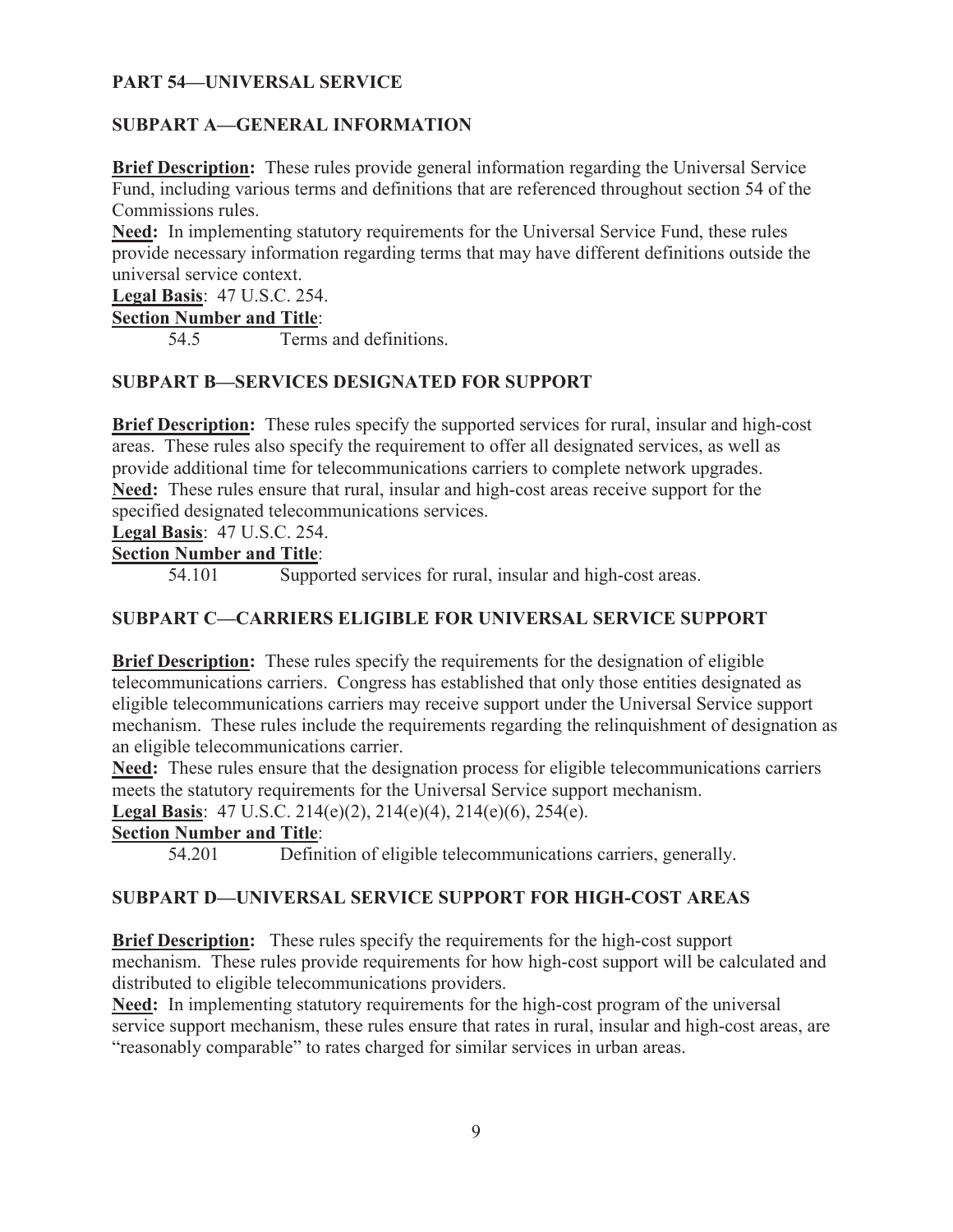#### **Legal Basis**: 47 U.S.C. 254(b). **Section Number and Title**:

| 54.301 | Local switching support.                                      |
|--------|---------------------------------------------------------------|
| 54.303 | Long term support.                                            |
| 54.307 | Support to a competitive eligible telecommunications carrier. |

### **SUBPART E—UNIVERSAL SERVICE SUPPORT FOR LOW INCOME CONSUMERS**

**Brief Description:** These rules specify the requirements for the Lifeline and Link Up Program of the universal service support mechanism. The rules establish the requirements for eligible consumers and eligible telecommunications carriers. The rules also establish certification and verification requirements, as well as recordkeeping and auditing requirements.

**Need:** In implementing statutory requirements for the Lifeline and Linkup Program of the universal service support mechanism, these rules ensure that quality telecommunications services are available to low-income consumers at reasonable and affordable rates. **Legal Basis**: 47 U.S.C. 254(b).

## **Section Number and Title**:

| 54.400 | Terms and definitions.   |
|--------|--------------------------|
| 54.401 | Lifeline defined.        |
| 54.403 | Lifeline support amount. |

## **SUBPART F—UNIVERSAL SERVICE SUPPORT FOR SCHOOLS AND LIBRARIES**

**Brief Description:** These rules specify the requirements for participation in the Schools and Libraries Program of the universal service support mechanism. The rules describe requirements regarding eligible entities, and the services eligible for discounted support. The rules also establish procedures for the application process, competitive bidding process, and the distribution of support. Finally, these rules establish recordkeeping and auditing requirements. **Need:** In implementing statutory requirements for the Schools and Libraries support mechanism, these rules ensure that eligible schools, libraries, and consortia that include eligible schools and libraries receive discounts for eligible telecommunications services, Internet access, and internal connections.

**Legal Basis**: 47 U.S.C. 254(h)(1)(B).

| 54.502 | Supported telecommunications services.                |
|--------|-------------------------------------------------------|
| 54.503 | Other supported special services.                     |
| 54.504 | Requests for services.                                |
| 54.505 | Discounts.                                            |
| 54.506 | Internal connections.                                 |
| 54.507 | Cap.                                                  |
| 54.509 | Adjustments to the discount matrix.                   |
| 54.511 | Ordering services.                                    |
| 54.515 | Distributing support.                                 |
| 54.516 | Auditing.                                             |
| 54.517 | Services provided by non-telecommunications carriers. |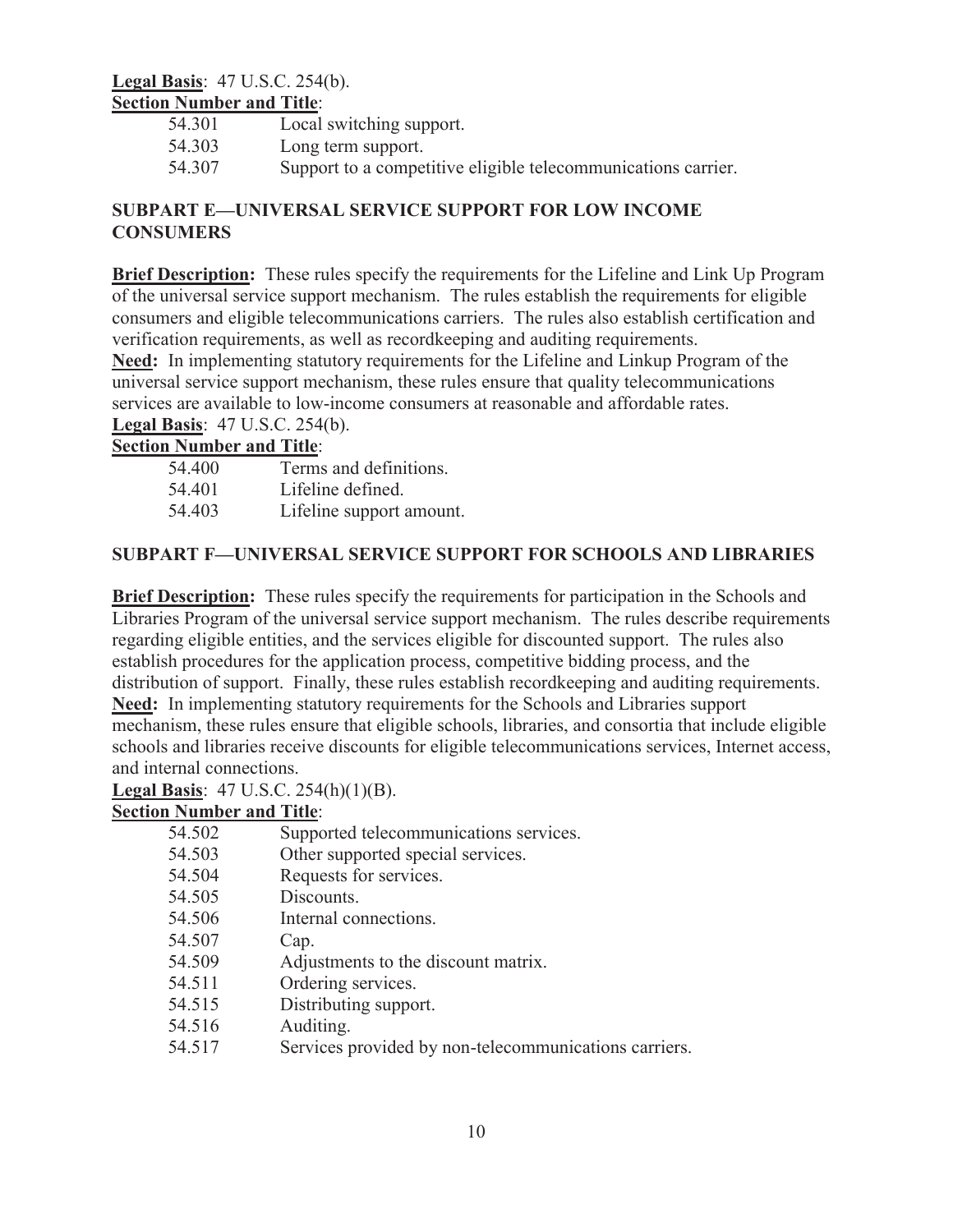- 54.518 Support for wide area networks.
- 54.519 State telecommunications networks.

## **SUBPART G—UNIVERSAL SERVICE SUPPORT FOR HEALTH CARE PROVIDERS**

**Brief Description:** These rules specify the requirements for participation in the Rural Health Care Program of the universal service support mechanism. The rules establish the requirements for eligible health care providers, and the services eligible for discounted support. The rules also establish procedures for the application process, competitive bidding process, and the distribution of support. Finally, these rules establish recordkeeping and auditing requirements. **Need:** In implementing statutory requirements for the Rural Health Care support mechanism, these rules ensure that discounts are available to eligible rural health care providers for telecommunications services and monthly Internet access service charges.

**Legal Basis:** 47 U.S.C. 254(h)(2)(A).

**Section Number and Title**:

| 54.603 | Competitive bid requirements.                                                                  |
|--------|------------------------------------------------------------------------------------------------|
| 54.604 | Existing contracts.                                                                            |
| 54.605 | Determining the urban rate.                                                                    |
| 54.609 | Calculating support.                                                                           |
| 54.619 | Audits and record keeping.                                                                     |
| 54.623 | Cap.                                                                                           |
| 54.625 | Support for services beyond the maximum supported distance for rural<br>health care providers. |

## **SUBPART H—ADMINISTRATION**

**Brief Description:** These rules specify the requirements regarding the Universal Service Administrative Company, as the permanent Administrator for the universal service support mechanism. These rules establish the Administrator's functions and responsibilities, as well as the composition of the Administrator's Board of Directors and Committees. These rules also establish requirements regarding contributions and contributor reporting requirements. **Need:** In implementing statutory requirements for the universal service support mechanism, these rules provide the framework and requirements for the administration of the program. **Legal Basis:** 47 U.S.C. 254.

| 54.701 | Administrator of universal service support mechanisms.              |
|--------|---------------------------------------------------------------------|
| 54.702 | Administrator's functions and responsibilities.                     |
| 54.703 | The Administrator's Board of Directors.                             |
| 54.704 | The Administrator's Chief Executive Officer.                        |
| 54.705 | Committees of the Administrator's Board of Directors.               |
| 54.706 | Contributions.                                                      |
| 54.708 | De minimis exemption.                                               |
| 54.709 | Computations of required contributions to universal service support |
|        | mechanisms.                                                         |
| 54.711 | Contributor reporting requirements.                                 |
|        |                                                                     |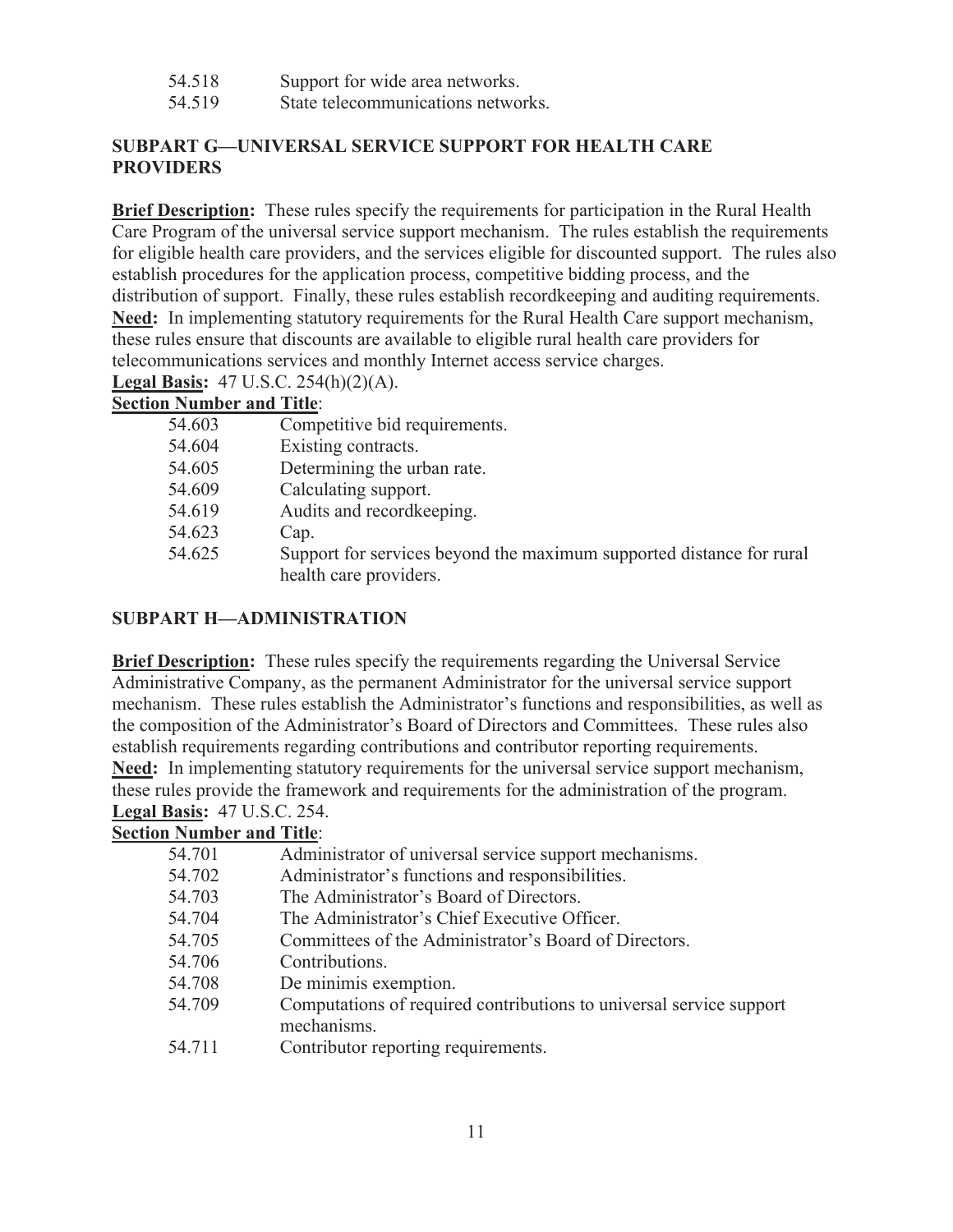## **SUBPART I—REVIEW OF DECISIONS ISSUED BY THE ADMINISTRATOR**

**Brief Description:** These rules specify the requirements regarding review of decisions issued by the Universal Service Administrative Company. These rules establish the filing requirements, review process, and the treatment of disbursements during the pending review process.

**Need:** In implementing statutory requirements for the Universal Service support mechanism, these rules provide the framework and requirements for the review of decisions issued by the Administrator.

**Legal Basis:** 47 U.S.C. 254.

## **Section Number and Title**:

| 54.719 | Parties permitted to seek review of Administrator decisions.                                           |
|--------|--------------------------------------------------------------------------------------------------------|
| 54.720 | Filing deadlines.                                                                                      |
| 54.721 | General filing requirements.                                                                           |
| 54.722 | Review by the Wireline Competition Bureau or the Commission.                                           |
| 54.723 | Standard of review.                                                                                    |
| 54.724 | Time periods for Commission approval of Administrator decisions.                                       |
| 54.725 | Universal service disbursements during pendency of a request for review<br>and Administrator decision. |

## **PART 61—TARIFFS**

## **SUBPART E—GENERAL RULES FOR DOMINANT CARRIERS**

**Brief Description:** The Part 61 rules are designed to implement the provisions of sections 201, 202, 203, and 204 of the Communications Act of 1934, as amended, and help ensure that rates are just, reasonable, and not unjustly or unreasonably discriminatory. The rules govern the filing, form, content, public notice periods, and accompanying support materials for tariffs. Section 61.52(c) requires incumbent local exchange carriers to file tariffs and associated documents electronically.

**Need:** This rule makes the filing of tariffs and associated documents easier and less expensive for carriers, and expedites the availability of tariffs and associated documents for public inspection.

**Legal Basis:** 47 U.S.C. 151, 154(i), 154(j), 201-205, and 403. **Section Number and Title**:

61.52(c) Form, size, type, legibility, etc.

**Brief Description:** The Part 61 rules are designed to implement the provisions of sections 201, 202, 203, and 204 of the Communications Act of 1934, as amended, and help ensure that rates are just, reasonable, and not unjustly or unreasonably discriminatory. The rules govern the filing, form, content, public notice periods, and accompanying support materials for tariffs. Section 61.58 establishes notice requirements for filed tariffs. Section 61.58(e) provides notice requirements for tariffs filed by non-price cap carriers.

**Need:** Section 61.58 (e) was adopted to provide adequate opportunity for review of tariffs filed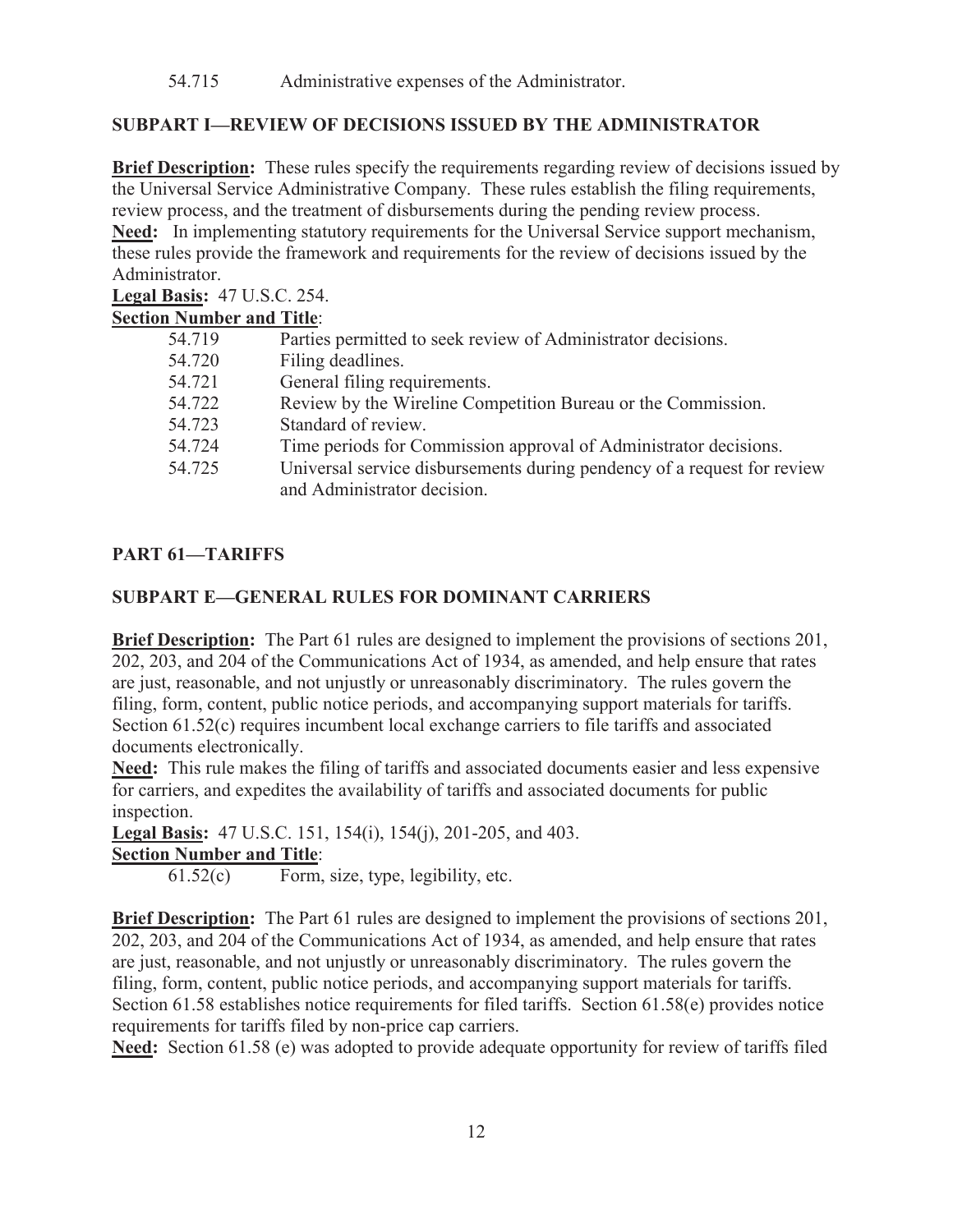by non-price cap carriers. The periods were shortened to reduce carriers' regulatory burden without restricting the Commission's ability to perform its statutory duty.

**Legal Basis:** 47 U.S.C. 151, 154(i), 154(j), 201-205, and 403.

## **Section Number and Title:**

61.58(e) Notice requirements.

## **PART 64—MISCELLANEOUS RULES RELATING TO COMMON CARRIERS**

## **SUBPART G—FURNISHING OF ENHANCED SERVICES AND CUSTOMER-PREMISES EQUIPMENT BY COMMUNICATIONS COMMON CARRIERS; TELEPHONE OPERATOR SERVICES**

**Brief Description:** This rule specifies that providers of operator services must disclose to the consumer, at no charge and before connecting any interstate non-access code operator service call, how to obtain the total cost of the call before providing further oral advice to the consumer on how to proceed to make the call.

**Need:** These provisions address the problem of widespread consumer dissatisfaction with the high rates charged by many operator services providers for calls from public phones and other aggregator locations such as hotels, hospitals, and educational institutions. The rules were designed to ensure that consumers receive sufficient information about the rates they will pay for operator services at public phones and other aggregator locations, thereby fostering a more competitive operator service provider marketplace.

**Legal Basis:** 47 U.S.C. 151, 154, 160, 201-205, 215, 218, 226, 254.

## **Section Number and Title**:

64.703(a)(4) Consumer information.

**Brief Description:** These rules exempt Commercial Mobile Radio Service (CMRS) aggregators (entities that make telephones available to the public or to transient users of the entity's premises for interstate calls using a provider of CMRS operator services) and providers of CMRS operator services from the general rules (a) prohibiting aggregators from blocking consumers from calling 800 and 950 access code numbers to access the consumer's choice of operator services providers; and (b) restricting charges related to the provision of operator services (*e.g*., prohibiting operator service providers from billing for unanswered telephone calls). **Need:** The Commission has determined that the equal access and unblocking regulations established in this section are generally unnecessary to protect consumers of CMRS, and would increase the cost of CMRS service without producing any identifiable benefits.

**Legal Basis:** 47 U.S.C. 154, 201, 218, 226(e).

## **Section Number and Title**:

- 64.704(e) Call blocking prohibition/exemption for CMRS aggregators and CMRS operator services providers.
- 64.705(c) Restrictions on charges related to the provision of operator services/exemption for CMRS aggregators and CMRS operator services providers.

**Brief Description:** These rules define a "CMRS aggregator" as "an aggregator that, in the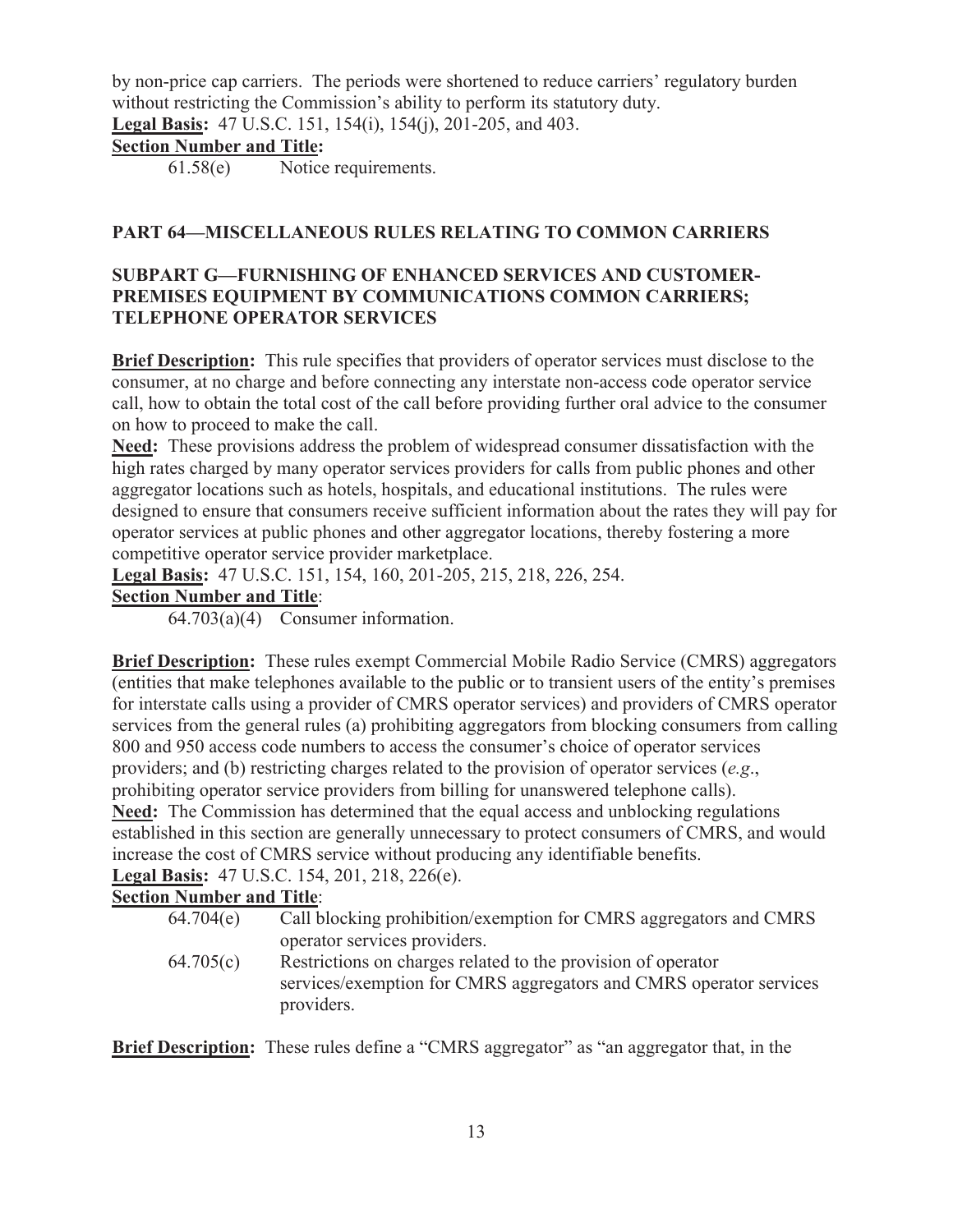ordinary course of its operations, makes telephones available to the public or to transient users of its premises for interstate telephone calls using a provider of CMRS operator services;" "CMRS operator services" as operator services provided by means of a commercial mobile radio service; and "Provider of CMRS operator services" as a provider of operator services that provides CMRS operator services.

**Need:** These rules define and provide necessary information regarding specific types of service providers that are exempt from certain portions of the rules in this subpart and that may have different definitions outside of this context.

**Legal Basis:** 47 U.S.C. 154, 201, 202, 218, 226, 332.

### **Section Number and Title**:

| 64.708(d) | Definitions: CMRS aggregator.                    |
|-----------|--------------------------------------------------|
| 64.708(e) | Definitions: CMRS operator services.             |
| 64.708(k) | Definitions: Provider of CMRS operator services. |

**Brief Description:** Section 64.709 provides for the filing of operator service informational tariffs, and requires that such tariffs must include specific rates expressed in dollars and cents, as well as applicable per-call aggregator surcharges or other per-call fees, if any, that are collected from consumers.

**Need:** This provision seeks to make operator service provider informational tariffs more useful to consumers, allowing them to make rational purchasing decisions, and impose market-based discipline on operator service providers.

**Legal Basis:** 47 U.S.C. 226(h)(1)(A).

#### **Section Number and Title:**

64.709 Informational tariffs.

**Brief Description:** This rule establishes certain requirements for operator services providers serving prison inmates, such as required disclosures concerning call rates and total costs, and requiring service providers to allow prisoners to terminate a call at no charge before the call is connected.

**Need:** This provision furthers the Commission's statutory obligation to "ensur[e] that consumers have the opportunity to make informed choices" in using operator services to place interstate telephone calls. The Commission adopted price disclosure rules for providers of inmate operator services that are similar to those applicable to operator service providers in order to "eliminate some of the abusive practices that have led to complaints" and to protect recipients of collect calls from inmates from being charged excessive rates by a monopoly provider.

**Legal Basis:** 47 U.S.C. 47 U.S.C. 151, 154, 160, 201-205, 215, 218, 226, 254.

### **Section Number and Title**:

64.710 Operator services for prison inmate phones.

## **SUBPART U—CUSTOMER PROPRIETARY NETWORK INFORMATION**

**Brief Description:** These rules provide general information, including various terms and definitions referenced throughout subpart U, regarding the proper use of customer proprietary network information (CPNI), and the duty of telecommunications carriers to protect the confidentiality of CPNI.

**Need:** Congress recognized that the new competitive market forces and technology ushered in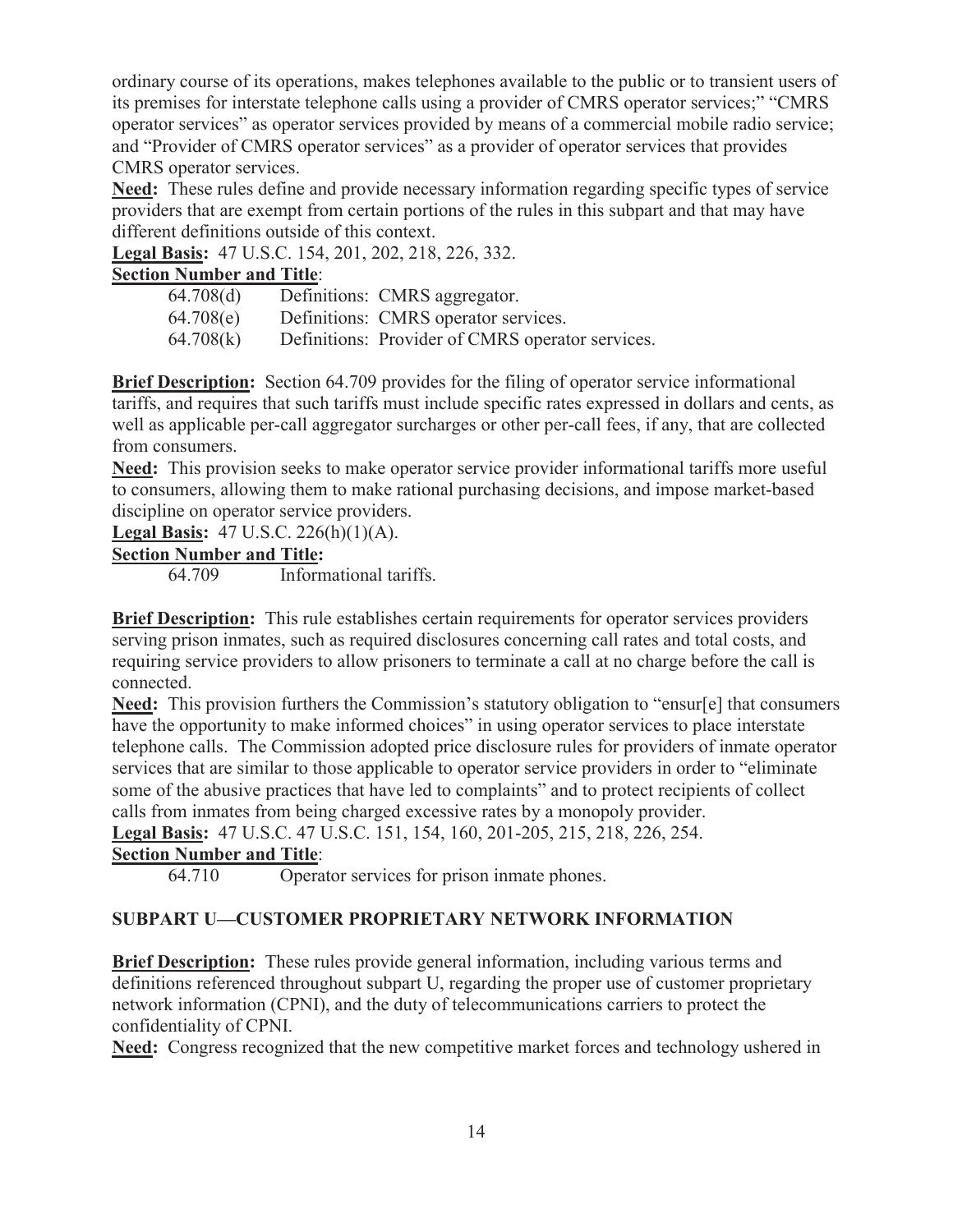by the 1996 Act had the potential to threaten consumer privacy interests, and therefore enacted section 222 to prevent consumer privacy protections from being inadvertently swept away along with the prior limits on competition. The CPNI regulations in section 222 are largely consumer protection provisions that establish restrictions on carrier use and disclosure of personal customer information. The statutory design expressly recognizes the duty of all carriers to protect customer information and embodies the principle that customers must be able to control information they view as sensitive and personal from use, disclosure, and access by carriers. **Legal Basis:** 47 U.S.C. 154, 222, 254(k).

## **Section Number and Title**:

64.2001 Basis and purpose. 64.2003 Definitions.

**Brief Description:** This rule describes the circumstances under which telecommunications carriers may, and may not, use, disclose or permit access to CPNI without prior customer approval.

**Need:** These rules further Congress' goals of fostering competition in telecommunications markets and ensuring the privacy of customer information.

**Legal Basis:** 47 U.S.C. 154, 201, 218, 222, 254(k).

## **Section Number and Title:**

64.2005 Use of customer proprietary network information without customer approval.

**Brief Description:** This rule establishes the methods telecommunications carriers may use to obtain valid prior customer approval for the use of CPNI; requires carriers to maintain the customer's approval or disapproval in effect until the customer revokes or limits it; and requires carriers to maintain records of customer approval for at least one year.

**Need:** These rules further Congress' goals of fostering competition in telecommunications markets and ensuring the privacy of customer information.

**Legal Basis:** 47 U.S.C. 154, 201, 218, 222, 254(k).

## **Section Number and Title**:

64.2007 Approval required for use of customer proprietary network information.

**Brief Description:** This rule requires carriers to provide notice to customers of their right to restrict the use of, disclosure of, and access to the customer's CPNI, establishes the methods for providing and the required content of such notice, and requires carriers to maintain records of this notification for at least one year.

**Need:** These rules further Congress' goals of fostering competition in telecommunications markets and ensuring the privacy of customer information.

**Legal Basis**: 47 U.S.C. 154, 201, 218, 222, 254(k).

## **Section Number and Title**:

64.2008 Notice required for use of customer proprietary network information.

**Brief Description:** This rule establishes safeguards that carriers must implement to ensure compliance with the Commission's CPNI regulations, including specific record keeping, personnel training, and disciplinary, compliance and certification processes.

**Need:** These rules further Congress' goals of fostering competition in telecommunications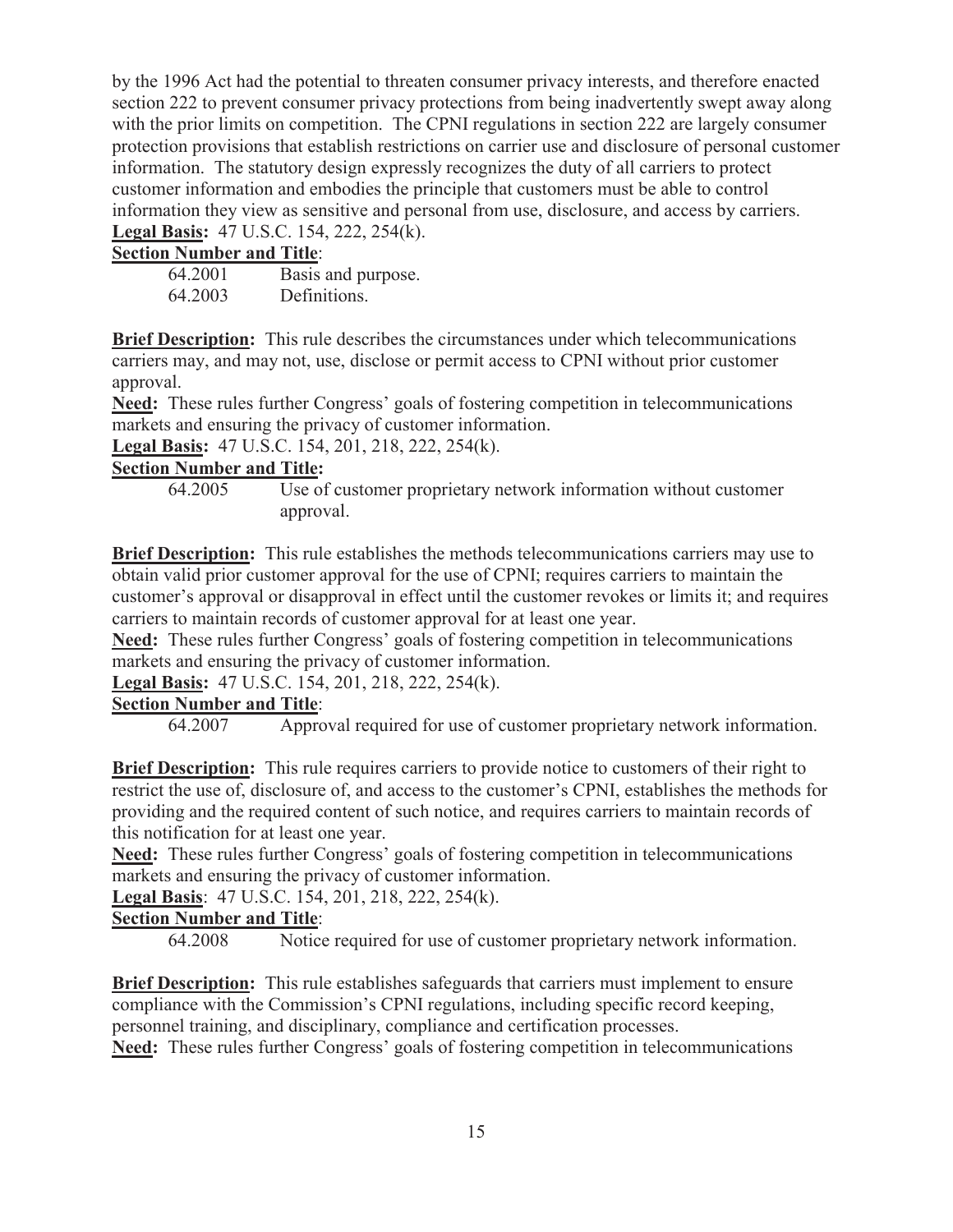markets and ensuring the privacy of customer information. **Legal Basis:** 47 U.S.C. 154, 201, 218, 222, 254(k).

## **Section Number and Title**:

64.2009 Safeguards required for use of customer proprietary network information.

## **PART 69—ACCESS CHARGES**

### **SUBPART C—COMPUTATION OF CHARGES FOR PRICE CAP LOCAL EXCHANGE CARRIERS**

**Brief Description:** The Part 69 rules are designed to implement the provisions of sections 201 and 202 of the Communications Act of 1934, as amended, and to protect consumers by helping to prevent the exercise of market power by incumbent local exchange carriers. Section 69.153 allows price cap LECs to assess a per-line charge on multi-line business subscribers' presubscribed interexchange carriers. This charge is designed to reflect the non-traffic sensitive nature of local loop costs. Section 69.153(e) establishes the maximum monthly presubscribed interexchange carrier charge (PICC) price cap LECs may assess for Centrex lines, adopting a ratio of up to nine Centrex lines for one private branch exchange (PBX) trunk. **Need:** Section 69.153(e) provides similar regulatory treatment with regard to PICC between the functionally equivalent Centrex and PBX trunk services.

**Legal Basis:** 47 U.S.C. 154, 201, 202, 203, 205, 218, 220, 254, 403.

#### **Section Number and Title:**

69.153 Presubscribed interexchange carrier charge (PICC).

### **PART 73—BROADCAST RADIO SERVICES**

### **SUBPART E—TELEVISION BROADCAST STATIONS**

**Brief Description:** These rules specify showings that must be made in applications filed by TV broadcast stations who wish to use electrical beam tilt.

**Need:** In implementing statutory requirements for the transition to digital broadcasting, these rules set forth technical showings that applicants must provide when applying to use electrical beam tilt to increase the power of an UHF DTV station. These showings are necessary for Commission staff evaluation of competing applications for DTV stations.

**Legal Basis:** 47 U.S.C. 154, 303, 334, 336.

#### **Section Number and Title**:

73.625(c)(5) DTV coverage of principal community and antenna system.

### **SUBPART H—RULES APPLICABLE TO ALL BROADCAST STATIONS**

**Brief Description:** The Part 73 rules state the general rules applicable to all broadcast services. Subpart H sets forth the rules common to all AM, FM, TV and Class A TV broadcast services, commercial and noncommercial. This rule applies the prohibition of collusion to all broadcast services subject to competitive bidding.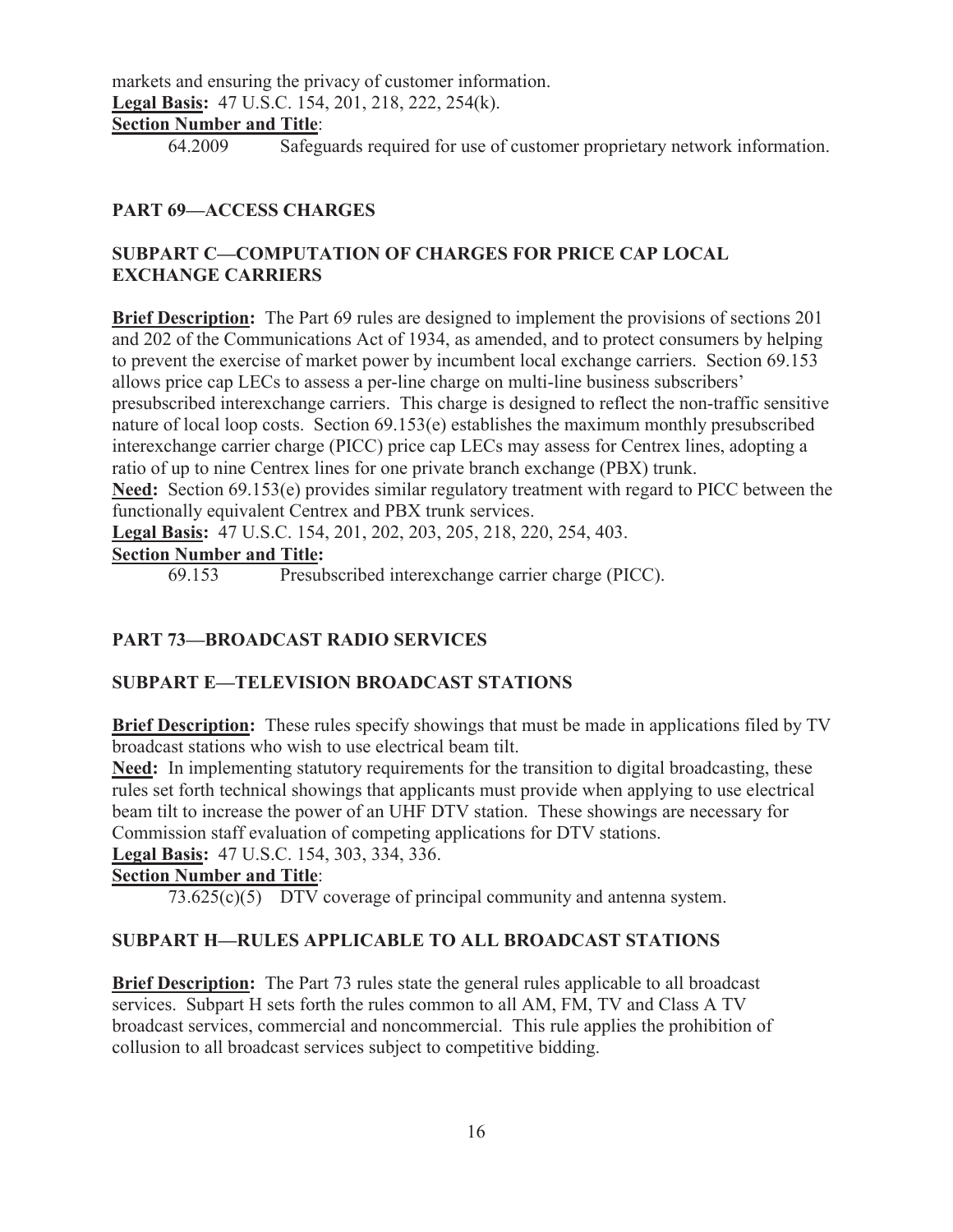**Need:** These rules are needed to implement the Commission's competitive bidding authority for broadcast services under Section 309(j) of the Communications Act of 1934, as amended, and to confirm that the Commission's rules prohibiting collusion applies to all broadcast services subject to competitive bidding. This section conforms the auction rules and procedures for broadcast construction permits with the Commission's Part 1 auction rules. **Legal Basis:** 47 U.S.C. 154, 303, 309(j), 334 and 336.

## **Section Number and Title:**

73.3525(*l*) Agreements for removing application conflicts.

**Brief Description:** This rule applies subsections (c) and (d) of Section 73.3597 to mutually exclusive noncommercial applications filed after the release of 1998 Biennial Regulatory Review, Streamlining of Mass Media Applications, Rules, and Processes, MM Docket 98-43, 13 FCC Rcd 23056 (Nov. 25, 1998).

**Need:** This section clarifies which applications are subject to subsections (c) and (d) of this rule. **Legal Basis:** 47 U.S.C. 154, 301, 303, 307, 308, and 309.

## **Section Number and Title**:

73.3597(c)(1)(iii) Procedures on transfer and assignment applications.

**Brief Description:** This rule eliminates the requirement that sales agreements and contracts be filed with the Commission within thirty days of execution, where the reporting entity has already filed the sales contract with an assignment or transfer application.

**Need:** This section reduces the filing burdens on licensees.

**Legal Basis:** 47 U.S.C. 154, 301, 303, 307, 308, and 309.

## **Section Number and Title**:

73.3613(b)(7) Filing of contracts.

## **SUBPART I—PROCEDURES FOR COMPETITIVE BIDDING AND FOR APPLICATIONS FOR NONCOMMERCIAL EDUCATIONAL BROADCAST STATIONS ON NON-RESERVED CHANNELS**

**Brief Description:** The Part 73 rules state the general rules for broadcast services. Subpart I sets forth the procedures for competitive bidding and applications for noncommercial educational broadcast stations on non-reserved channels. The rules below implement amended Section 309(j) of the Communications Act, which requires the Commission to use auctions to select from among all mutually exclusive applications broadcast construction permits.

**Need:** These rules amend the disparate application procedures for the various broadcast services to establish a uniform window filing approach. These rules also conform the procedures for auctioning mutually exclusive applications for broadcast construction permits to the Commission's Part 1 auction rules.

**Legal Basis:** 47 U.S.C. 154, 301, 303, 309 (j), 334, and 336.

- 73.5000 Services subject to competitive bidding.
- 73.5002 Application and certification procedures; return of mutually exclusive applications not subject to competitive bidding procedures; prohibition of collusion.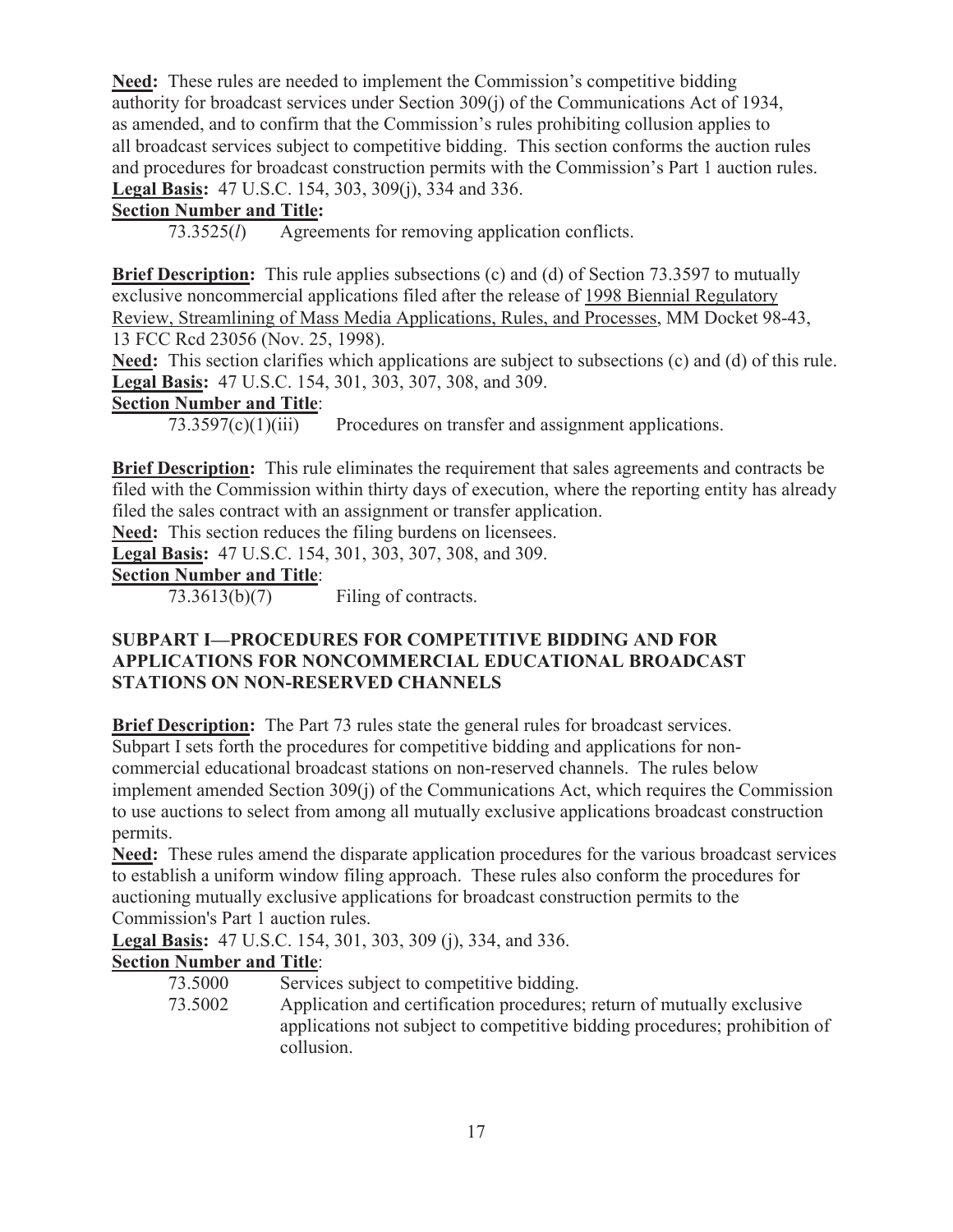- 73.5003 Submission of full payments.
- 73.5005 Filing of long-form applications.
- 73.5006 Filing of petitions to deny against long-form applications.
- 73.5007 Designated entity provisions.
- 73.5008 Definitions applicable for designated entity provisions.
- 73.5009 Assignment of transfer of control.

#### **PART 74—EXPERIMENTAL RADIO, AUXILIARY, SPECIAL BROADCAST AND OTHER PROGRAM DISTRIBUTIONAL SERVICES**

#### **SUBPART L—FM BROADCAST TRANSLATOR STATIONS AND FM BROADCAST BOOSTER STATIONS**

**Brief Description:** These rules set forth technical standards for FM translator and booster stations along the United States borders.

**Need:** These rules are necessary to prevent interference with Canadian and Mexican broadcast stations.

**Legal Basis:** 47 U.S.C. 154, 303, 307, and 554.

#### **Section Number and Title**:

 $74.1235(d)(1)$ ,  $(2)$  and  $(3)$  Power limitations and antenna systems.

#### **PART 79—CLOSED CAPTIONING AND VIDEO DESCRIPTION OF VIDEO PROGRAMMING**

**Brief Description:** In 1996, Congress added section 713 to the Communications Act of 1934, as amended (the Act), requiring the Commission to adopt rules for the closed captioning of video programming. Among other things, these rules establish implementation schedules, provide for who is responsible for compliance and how compliance is determined, and set forth categorical, self-implementing exemptions from the rules. In 1998, the Commission added another selfimplementing exemption to those it adopted the previous year. This one, found at 79.1(d)(13), covers instructional programming that is locally produced by public television stations for use in grades K-12 and post secondary schools. Regarding how compliance is determined, the Commission also added a provision to the rules that recognizes that there may be times when the captioning requirements can be problematic due to a variety of factors. As such,  $79.1(e)(10)$ states that the Commission will consider showings that any lack of captioning was de minimis and reasonable under the circumstances.

**Need:** Closed captioning is the visual display of the audio portion of video programming. These rules implement section 713 of the Act, through which Congress required that video programming be closed captioned in order to ensure access by persons with hearing disabilities to video programming. The 1998 rule changes allow for certain educational programming to be exempt from the closed captioning rules, because such programming is not intended for widespread distribution, and it is subject anyway to other Federal requirements that ensure that adequate efforts will be taken to make it accessible on a case by case basis. The rule changes also provide guidance as to how the Commission will address complaints regarding lack of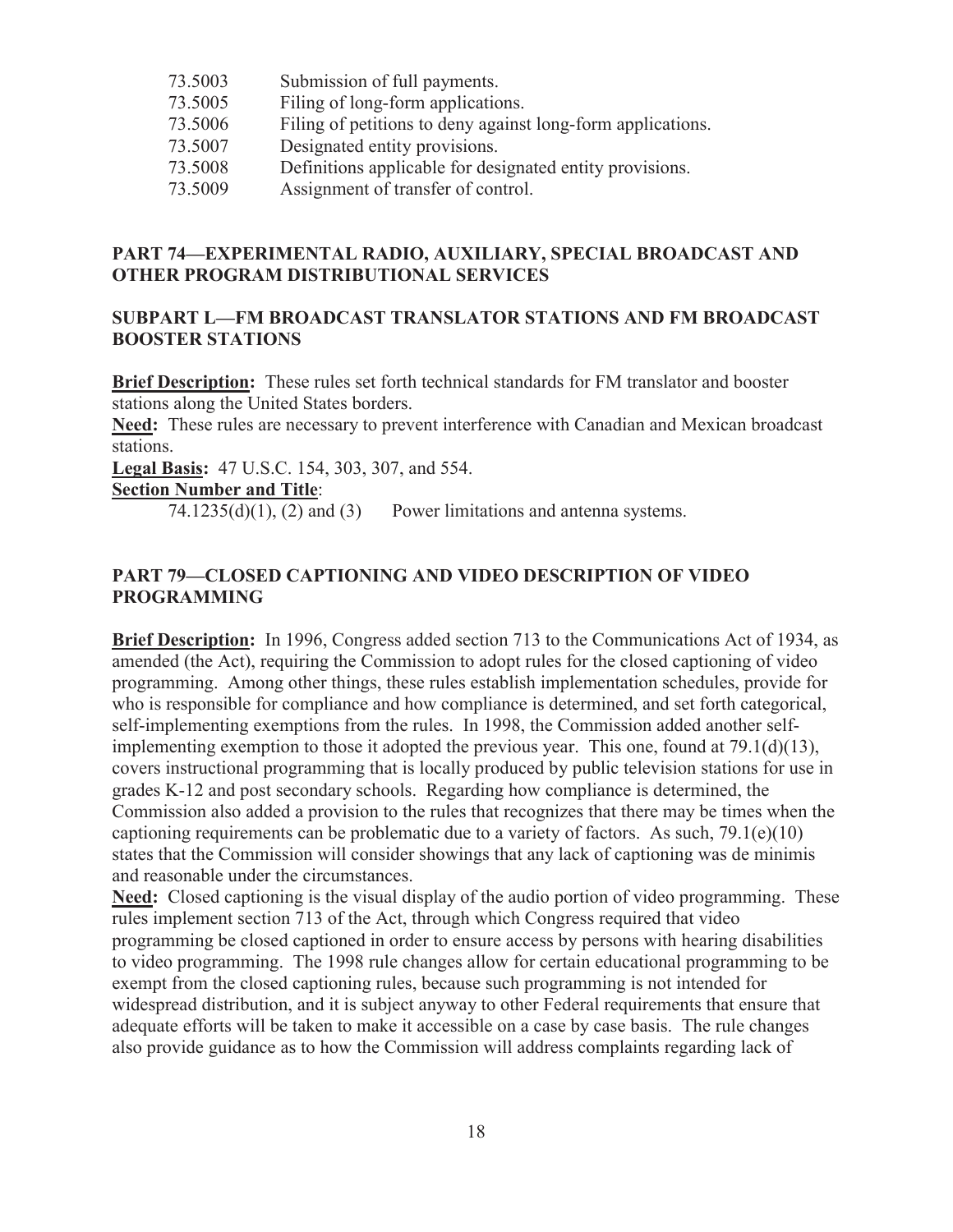closed captioning where the lack of captioning arguably was de minimis and reasonable under the circumstances.

**Legal Basis:** 47 U.S.C. 613

## **Section Number and Title:**

79.1(d)(13), (e)(10) Closed captioning of video programming.

## **PART 80—STATIONS IN THE MARITIME SERVICES**

## **SUBPART B—APPLICATIONS AND LICENSES**

**Brief Description:** The Part 80 rules set forth the conditions under which portions of the radio spectrum are made available and licensed for stations in the maritime services. Subpart B sets forth the procedures and requirements for the filing of applications for license to operate radio facilities in the maritime services.

**Need:** These rules establish an exemption for certain vessels from annual inspection and requirements for partitioning licenses and disaggregating spectrum.

**Legal Basis:** 47 U.S.C. 154, 303, 307, 309, and 332.

#### **Section Number and Title:**

80.59(d)(2) Compulsory ship inspections.

80.60 Partitioned licenses and disaggregated spectrum.

## **SUBPART C—OPERATING REQUIREMENTS AND PROCEDURES**

**Brief Description:** The Part 80 rules set forth the conditions under which portions of the radio spectrum are made available and licensed for stations in the maritime services. Subpart C sets forth the technical, operational, and administrative requirements for use of the spectrum and equipment for stations in the maritime services.

**Need:** This rule permits certain VHF public coast licensees and certain automated maritime telecommunications system (AMTS) coast licensees to transfer or assign their channel(s) or channel block(s) to another entity.

**Legal Basis:** 47 U.S.C. 154, 303, 307, 309, and 332.

### **Section Number and Title:**

80.70(c) Special conditions relative to coast station VHF facilities.

### **SUBPART H—FREQUENCIES**

**Brief Description:** The Part 80 rules set forth the conditions under which portions of the radio spectrum are made available and licensed for stations in the maritime services. Subpart H describes the carrier frequencies and general uses of radiotelegraphy for distress, urgency, safety, call and reply; working; digital selective calling; narrow-band direct-printing; and facsimile for stations within the maritime services.

**Need:** These rules list and establish requirements for the radiotelephony working frequencies assignable to Marine VHF 156-162 MHz band public coast stations for public correspondence communications with ship stations and units on land.

**Legal Basis:** 47 U.S.C. 154, 303, 307, 309, and 332.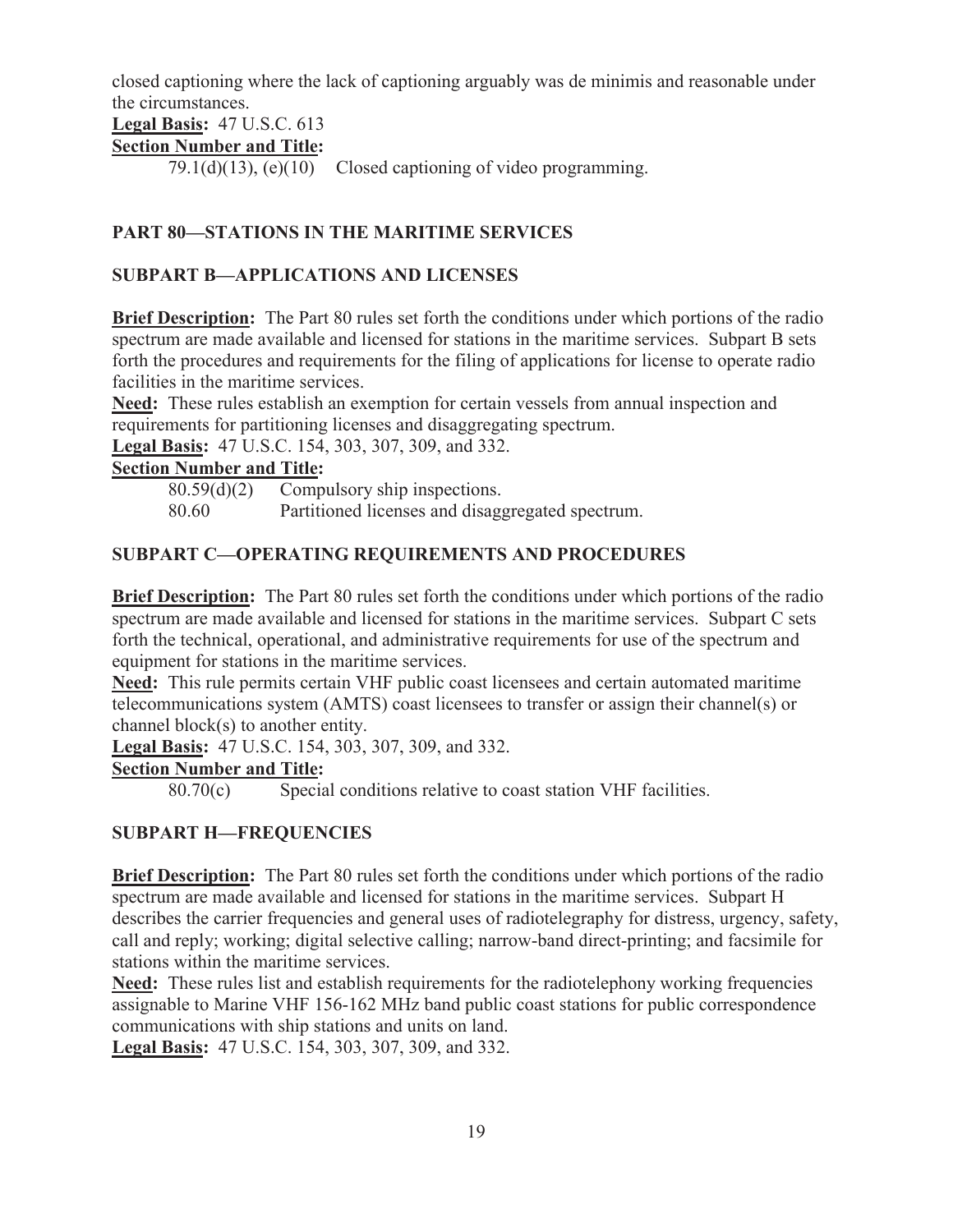#### **Section Number and Title:**

 $80.371(c)(1)(i)$ , (ii), (iii), (2), (3), and (4) Public correspondence frequencies.

#### **SUBPART Y—COMPETITIVE BIDDING PROCEDURES**

**Brief Description:** The Part 80 rules set forth the conditions under which portions of the radio spectrum are made available and licensed for stations in the maritime services. Subpart Y sets forth the rules governing the use of competitive bidding to resolve mutually exclusive VHF Public Coast Service Area (VPCSA) and automated maritime telecommunications system (AMTS) applications for initial licenses.

**Need:** These rules are needed to implement the Commission's competitive bidding authority under 47 U.S.C. 309(j). The provisions in 80.1252 are necessary to administer the Commission's designated entity program under which small businesses meeting certain eligibility criteria may receive bidding credits on their winning bids.

**Legal Basis:** 47 U.S.C. 154, 303, 307, 309, and 332.

#### **Section Number and Title:**

| 80.1251 | Maritime communications [services] subject to competitive bidding. |
|---------|--------------------------------------------------------------------|
| 80.1252 | Designated entities.                                               |

#### **PART 90—PRIVATE LAND MOBILE RADIO SERVICES**

#### **SUBPART J—NON-VOICE AND OTHER SPECIALIZED OPERATIONS**

**Brief Description:** The Part 90 rules state the conditions under which radio communications systems may be licensed and used in the Public Safety, Industrial/Business Radio Pool, and Radiolocation Radio Services. Subpart J sets forth requirements and standards for licensing and operation of non-voice and other specialized radio uses, including secondary signaling, telemetry, radioteleprinter, radiofacsimile, automatic vehicle monitoring, radio call box, relay, vehicular repeater, and control station operations.

**Need:** This rule permits the use of 40.66-40.70 MHz and 216-220 MHz frequency bands for the tracking of, and the telemetry of scientific data from ocean buoys and animal wildlife. **Legal Basis:** 47 U.S.C. 154, 303, and 332.

### **Section Number and Title:**

90.248 Wildlife and ocean buoy tracking.

#### **SUBPART M—INTELLIGENT TRANSPORTATION SYSTEMS RADIO SERVICE**

**Brief Description:** The Part 90 rules state the conditions under which radio communications systems may be licensed and used in the Public Safety Pool, Industrial/Business Radio Pool, and Radiolocation Radio Services. Subpart M governs Intelligent Transportation Systems radio services, which include the Location and Monitoring Service (LMS) and Dedicated Short Range Communications Service (DSRCS).

**Need:** The rule, permits LMS licensees to partition licenses and disaggregate spectrum, and is intended to allow auction winners of LMS spectrum to customize their LMS systems to suit their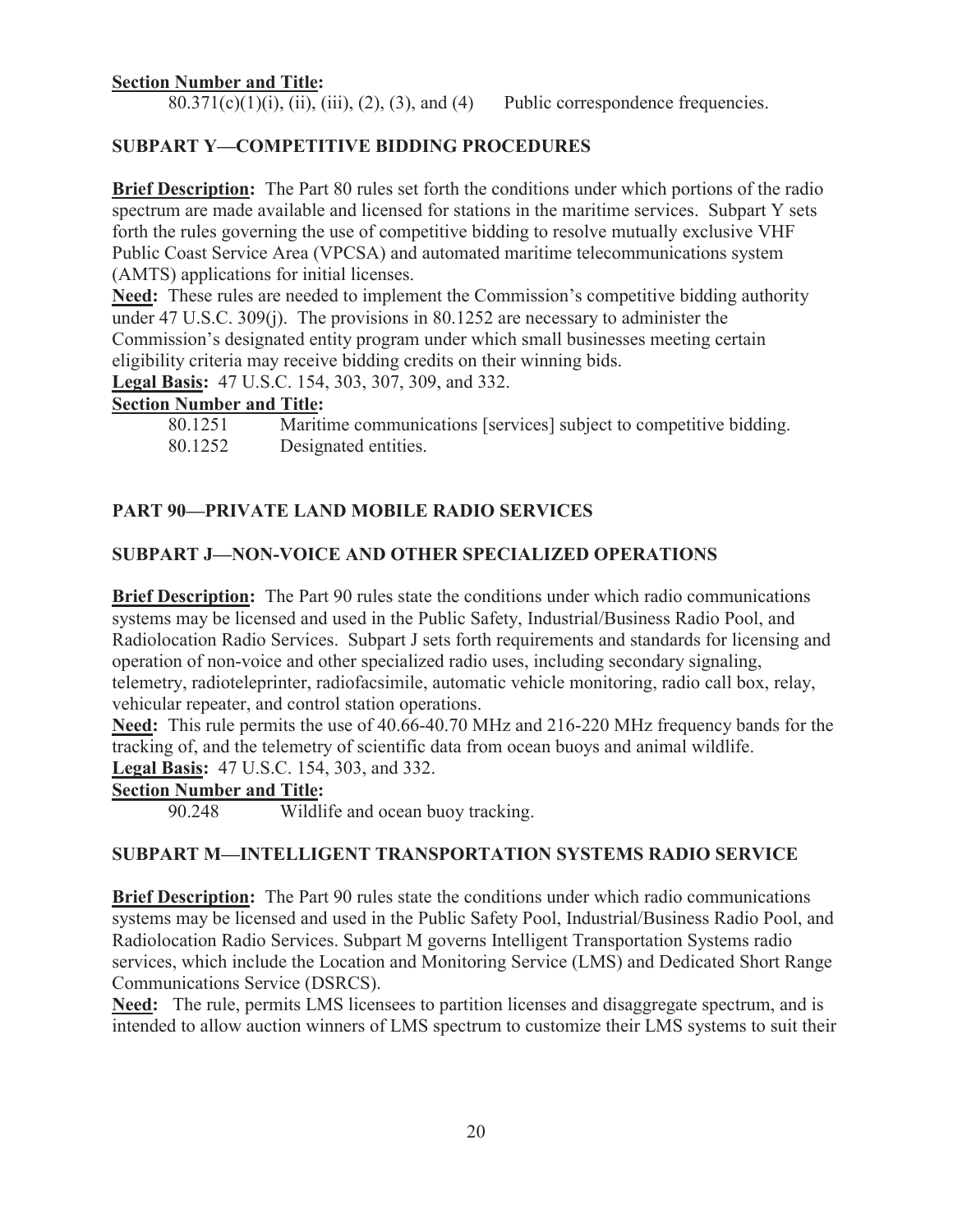business plans and helps remove entry barriers for small businesses. **Legal Basis:** 47 U.S.C. 154(i), 161, 303(g), 303(r), 332(c)(7). **Section Number and Title:**

90.365 Partitioned licenses and disaggregated spectrum.

### **SUBPART R—REGULATIONS GOVERNING THE LICENSING AND USE OF FREQUENCIES IN THE 764-776 AND 794-806 MHz BANDS**

**Brief Description:** The Part 90 rules state the conditions under which radio communications systems may be licensed and used in the Public Safety Pool, Industrial/Business Radio Pool, and Radiolocation Radio Services. Subpart R sets forth the regulations governing the licensing and operations of all systems operating in the 763-775 MHz and 793-805 MHz frequency bands. **Need:** The identified rules govern eligibility as well as operational, planning and licensing requirements and standards for stations licensed in the 763-775 MHz and 793-805 MHz bands. **Legal Basis:** 47 U.S.C. 154(i), 161, 303(g), 303(r), 332(c)(7).

#### **Section Number and Title:**

| 90.521 | Scope.                                                         |
|--------|----------------------------------------------------------------|
| 90.523 | Eligibility.                                                   |
| 90.527 | Regional plan requirements.                                    |
| 90.531 | Band plan.                                                     |
| 90.533 | Transmitting sites near the U.S./Canada or U.S./Mexico border. |
| 90.535 | Modulation and spectrum usage efficiency requirements.         |
| 90.537 | Trunking requirement.                                          |
| 90.539 | Frequency stability.                                           |
| 90.541 | Transmitting power limits.                                     |
| 90.543 | Emission limitations.                                          |
| 90.545 | TV/DTV interference protection criteria.                       |
| 90.549 | Transmitter certification.                                     |
| 90.551 | Construction requirements.                                     |

### **SUBPART T—REGULATIONS GOVERNING LICENSING AND USE OF FREQUENCIES IN THE 220-222 MHz BAND**

**Brief Description:** The Part 90 rules state the conditions under which radio communications systems may be licensed and used in the Public Safety, Industrial/Business Radio Pool, and Radiolocation Radio Services. Subpart T sets forth the administrative, operational, and technical rules governing licensing and use of frequencies in the 220-222 MHz Band, including eligibility, frequency and channel availability, permissible operations, frequency selection and assignment, and construction requirements.

**Need:** These rules calculate Phase I licensee service areas based on predicted service contours; inform Phase I licensees when they may add, remove, or modify a transmitter site within their existing service area without prior notification to the Commission; when they may exchange multiple licenses for a single authorization and when adding, removing or modifying a site requires coordination of those actions to avoid and resolve issues of harmful interference. **Legal Basis:** 47 U.S.C. 154, 303, and 332.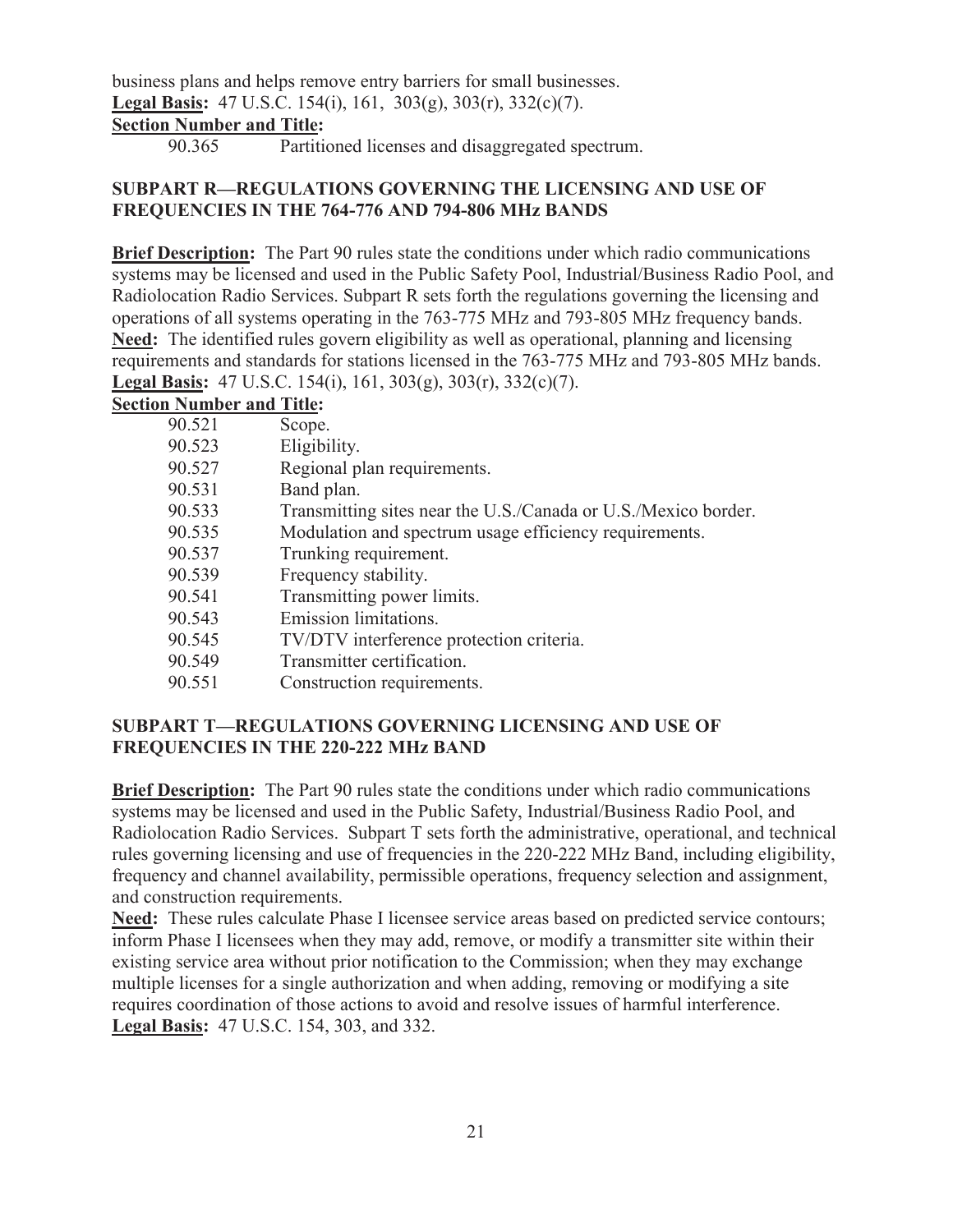#### **Section Number and Title:**

 $90.723(g)$  and (h) Selection and assignment of frequencies. 90.745 Phase I licensee service areas.

#### **SUBPART X—COMPETITIVE BIDDING PROCEDURES FOR LOCATION AND MONITORING SERVICE**

**Brief Description:** The part 90 rules state the conditions under which radio communications systems may be licensed and used in the Public Safety, Industrial/Business Radio Pool, and Radiolocation Radio Services. Subpart X sets forth the rules governing the use of competitive bidding to resolve mutually exclusive multilateration Location and Monitoring Service applications for initial licenses.

**Need:** These rules are needed to implement the Commission's competitive bidding authority under 47 U.S.C. 309(j). The provisions in 90.1103 are necessary to administer the Commission's designated entity program under which small businesses meeting certain eligibility criteria may receive bidding credits on their winning bids.

**Legal Basis:** 47 U.S.C. 154, 161, 303, 309, and 332.

#### **Section Number and Title:**

90.1101 Location and monitoring service subject to competitive bidding. 90.1103 Designated entities.

### **PART 95—PERSONAL RADIO SERVICES**

#### **SUBPART A—GENERAL MOBILE RADIO SERVICE (GMRS)**

**Brief Description:** The Part 95 rules govern the Personal Radio Services, including the General Mobile Radio Service, Family Radio Service, Radio Control Radio Service, Citizens Band Radio Service, 218-219 MHz Service, Low Power Radio Service, Wireless Medical Telemetry Service, Medical Implant Communications Service, and Multi-Use Radio Service. Subpart A applies to the General Mobile Radio Service.

**Need:** The rule informs station operators which communications are prohibited, including messages for hire, false or deceptive messages, and messages in connection with any illegal activity.

**Legal Basis:** 47 U.S.C. 154 and 303.

## **Section Number and Title:**

95.183 Prohibited communications.

#### **PART 97—AMATEUR RADIO SERVICE**

#### **SUBPART A—GENERAL PROVISIONS**

**Brief Description:** The Part 97 rules set forth the conditions under which portions of the radio spectrum are made available and licensed for amateur radio service. Subpart A contains administrative, technical, and operational requirements for use of the spectrum and equipment in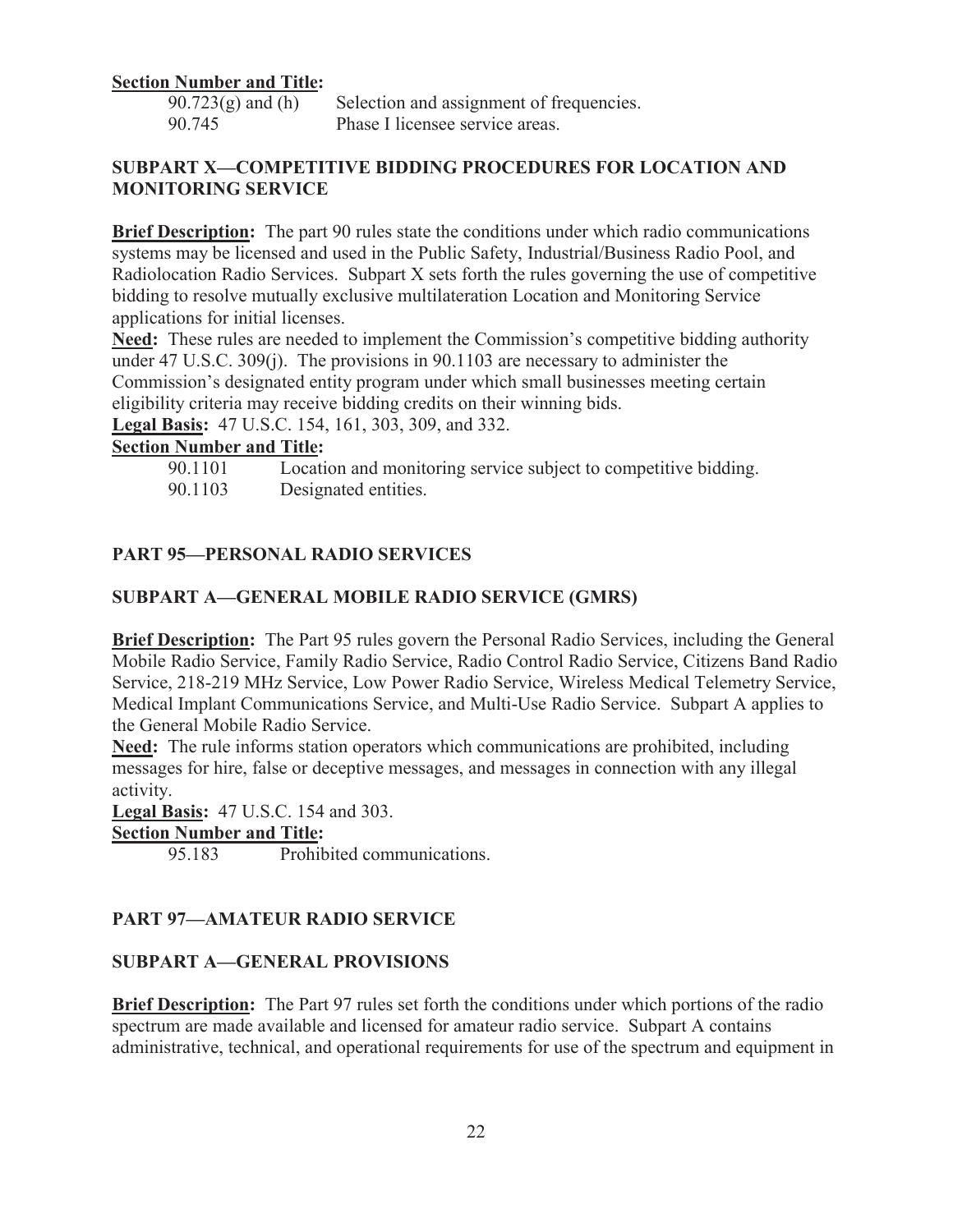the amateur radio service.

**Need:** This rule provides guidance on the issuance of International Amateur Radio Permits (IARP).

**Legal Basis:** 47 U.S.C. 154 and 303.

### **Section Number and Title:**

97.5(e) Station license required.

## **SUBPART D—TECHNICAL STANDARDS**

**Brief Description:** The Part 97 rules set forth the conditions under which portions of the radio spectrum are made available and licensed for amateur radio service. Subpart D outlines technical standards for the frequency bands available to amateur stations.

**Need:** The rule suspends amateur station transmitting in the 76-77 GHz segment of the 4 mm band.

**Legal Basis:** 47 U.S.C. 154 and 303.

## **Section Number and Title:**

97.303(r) Frequency sharing requirements.

## **PART 101—FIXED MICROWAVE SERVICES**

## **SUBPART A—GENERAL**

**Brief Description:** The Part 101 rules prescribe the manner in which portions of the radio spectrum may be made available for private operational, common carrier, Local Television Transmission Service(LTTS), 24 GHz Service, Local Multipoint Distribution Service (LMDS), 39 GHz, Multiple Address Service (MAS), Multichannel Video Distribution and Data Service (MVDDS) and 70-80-90 GHz fixed, microwave operations that require transmitting facilities on land or in specified offshore coastal areas within the continental shelf. Subpart A sets forth the scope of and authority for the remaining rules in Part 101, as well as setting forth definitions of certain terms used in the remaining rules.

**Need:** The identified rule is necessary to refer to the rules of practice and procedure in Part 1 of the rules that are applicable to services regulated under Part 101 of the rules.

**Legal Basis:** 47 U.S.C. 154 and 303.

## **Section Number and Title:**

101.1(a) Scope and authority.

## **SUBPART B—APPLICATIONS AND LICENSES**

**Brief Description:** The Part 101 rules prescribe the manner in which portions of the radio spectrum may be made available for private operational, common carrier, Local Television Transmission Service (LTTS), 24 GHz Service, Local Multipoint Distribution Service (LMDS), 39 GHz, Multiple Address Service (MAS), Multichannel Video Distribution and Data Service (MVDDS) and 70-80-90 GHz fixed, microwave operations that require transmitting facilities on land or in specified offshore coastal areas within the continental shelf. Subpart B sets forth the rules governing applications and licenses in those fixed microwave services subject to Part 101.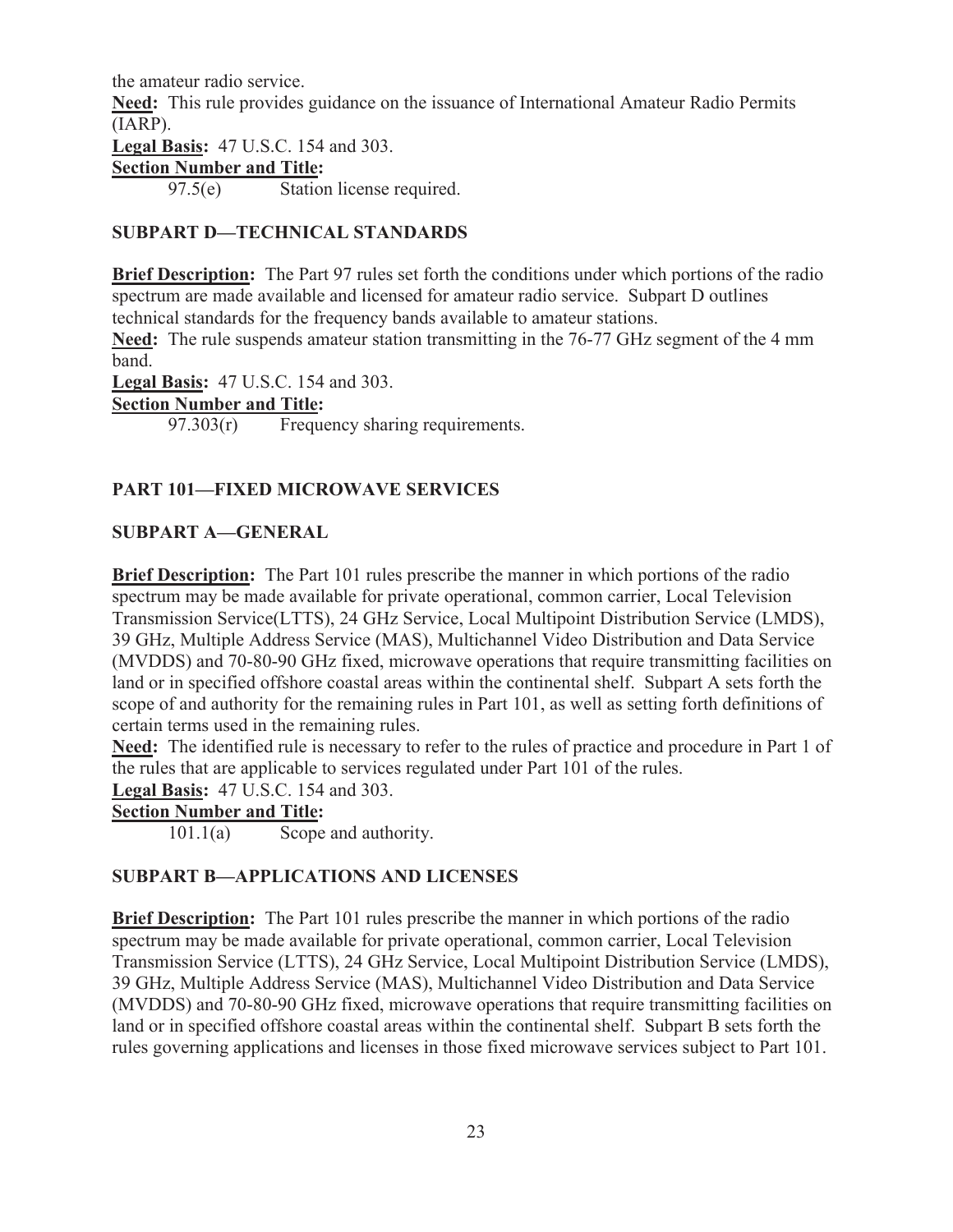**Need:** The identified rules are necessary to establish service areas and performance requirements for the 38.6-40.0 GHz band, allow partitioning and disaggregation in that band, define the general filing requirements for licensees in the private operational, common carrier, LTTS, 24 GHz, LMDS, MAS, MVDDS and 70-80-90 GHz Services and to provide specific procedures for the licensing, operation, and modification of facilities in those services. **Legal Basis:** 47 U.S.C. 154 and 303.

#### **Section Number and Title:**

| 101 17             | Performance requirements for the 38.6-40.0 GHz frequency band. |
|--------------------|----------------------------------------------------------------|
| 101.31(e)(1)(viii) | Temporary and conditional authorizations.                      |
| 101.56             | Partitioned service areas (PSAs) and disaggregated spectrum.   |
| 101.64             | Service areas.                                                 |

### **SUBPART C—TECHNICAL STANDARDS**

**Brief Description:** The Part 101 rules prescribe the manner in which portions of the radio spectrum may be made available for private operational, common carrier, Local Television Transmission Service (LTTS), 24 GHz Service and Local Multipoint Distribution Service (LMDS), 39 GHz, Multiple Address Service (MAS), Multichannel Video Distribution and Data Service (MVDDS) and 70-80-90 GHz fixed, microwave operations that require transmitting facilities on land or in specified offshore coastal areas within the continental shelf. Subpart C sets forth the technical requirements for such services.

**Need:** The identified rules are necessary to assign frequencies for systems in the 38.6-40 GHz band on an Economic Area service area basis and to clarify that non-LMDS operations in the 31,000-31,300 MHz band licensed after March 11, 1997 are secondary to Local Multipoint Distribution Service operations and are unprotected with respect to each other. **Legal Basis:** 47 U.S.C. 154 and 303.

#### **Section Number and Title:**

| 101.103(b)(3) | Frequency coordination procedures. |
|---------------|------------------------------------|
| 101.147(v)(2) | Frequency assignments.             |

## **SUBPART N—COMPETITIVE BIDDING PROCEDURES FOR THE 38.6-40.0 GHZ BAND**

**Brief Description:** The part 101 rules prescribe the manner in which portions of the radio spectrum may be made available for private operational, common carrier, Local Television Transmission Service (LTTS), 24 GHz Service and Local Multipoint Distribution Service (LMDS), 39 GHz, Multiple Address Service (MAS), Multichannel Video Distribution and Data Service (MVDDS) and 70-80-90 GHz fixed, microwave operations that require transmitting facilities on land or in specified offshore coastal areas within the continental shelf. Subpart N sets forth the rules governing the use of competitive bidding to resolve mutually exclusive applications for initial licenses in the 38.6-40.0 GHz Band.

**Need:** These rules are needed to implement the Commission's competitive bidding authority under 47 U.S.C. 309(j). The provisions in 47 C.F.R. 101.1208 and 101.1209 are necessary to administer the Commission's designated entity program under which small businesses meeting certain eligibility criteria may receive bidding credits on their winning bids. **Legal Basis:** 47 U.S.C. 154, 303, and 309.